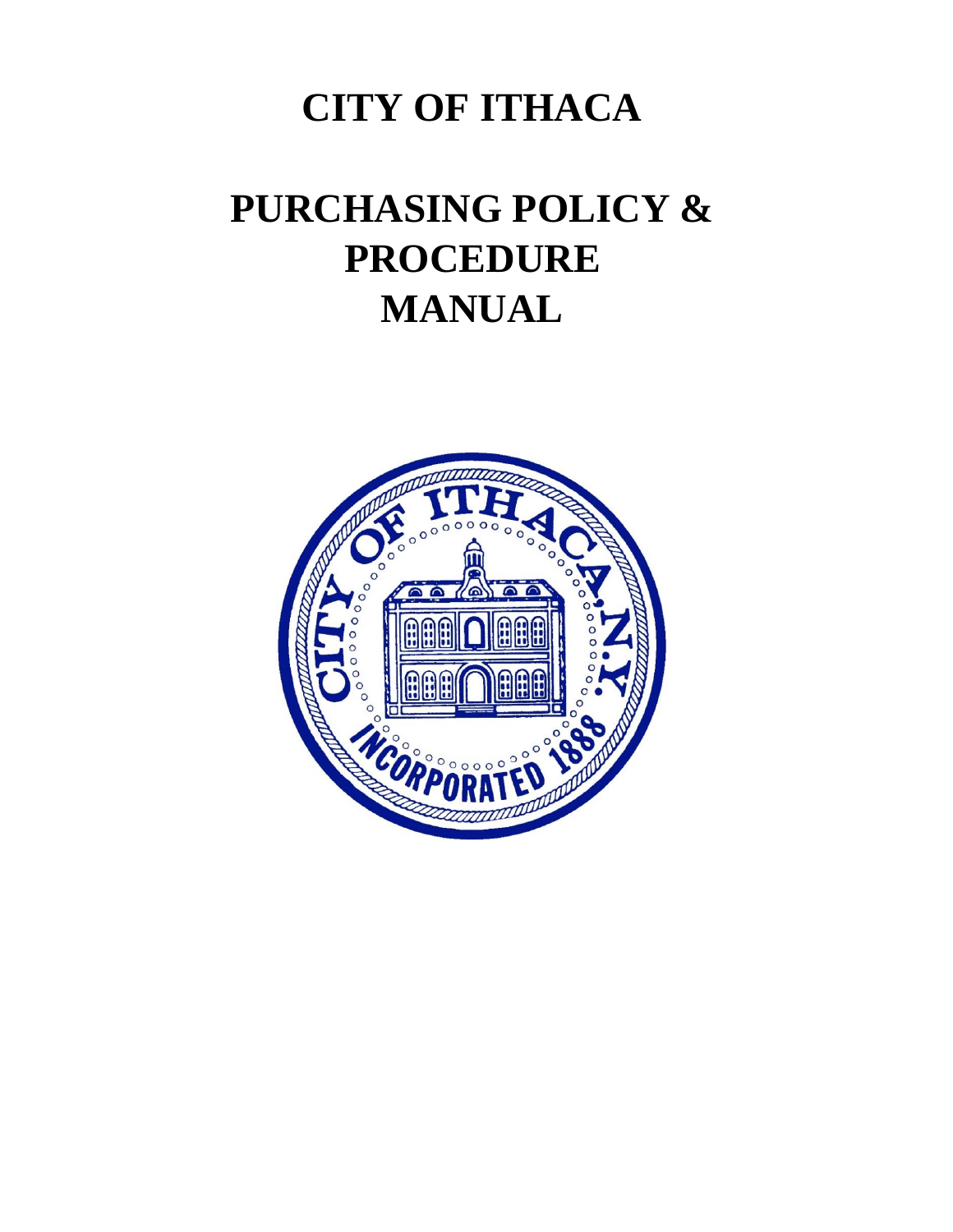**SUBJECT: City of Ithaca Purchasing Policy**

**EFFECTIVE: January 7, 1976**

**REVISED: April 21, 1981 December 19, 2011 December 22, 1993 April 4, 2018 April, 1998**

## **PROCUREMENT POLICY FOR THE CITY OF ITHACA**

**Public purchasing has two central purposes; protection of public financial resources by obtaining the best work, service or product for the lowest possible price, and the prevention of favoritism, improvidence, fraud and corruption in awarding public contracts to the lowest responsible bidder. We need to foster competition, assure the prudent and economical use of public moneys, and adhere to Sections 103 and 104 of the General Municipal Law. This Purchasing Policy and Procedure manual is intended for use as a guide to City purchasing methods. When used with good judgment and common sense, this manual will enable the City to obtain the needed goods and services efficiently and economically. City employees involved in the purchasing process should be familiar with, and shall adhere to, the policies and procedures set forth in this manual.** 

**The cooperation of all employees is essential if the City is to obtain the maximum value for each tax dollar spent. While this manual does not answer all questions related to purchasing, it does provide the foundation for a sound purchasing system.** 

**The material in the manual is subject to revision to meet the often rapidly changing developments encountered in the field of purchasing. When changes become necessary, the information concerning these changes will be sent to all City departments.** 

**The City of Ithaca Common Council shall annually review these policies and procedures.** 

**This manual is effective immediately upon Common Council approval, and supersedes all previous purchasing instructions or directives.**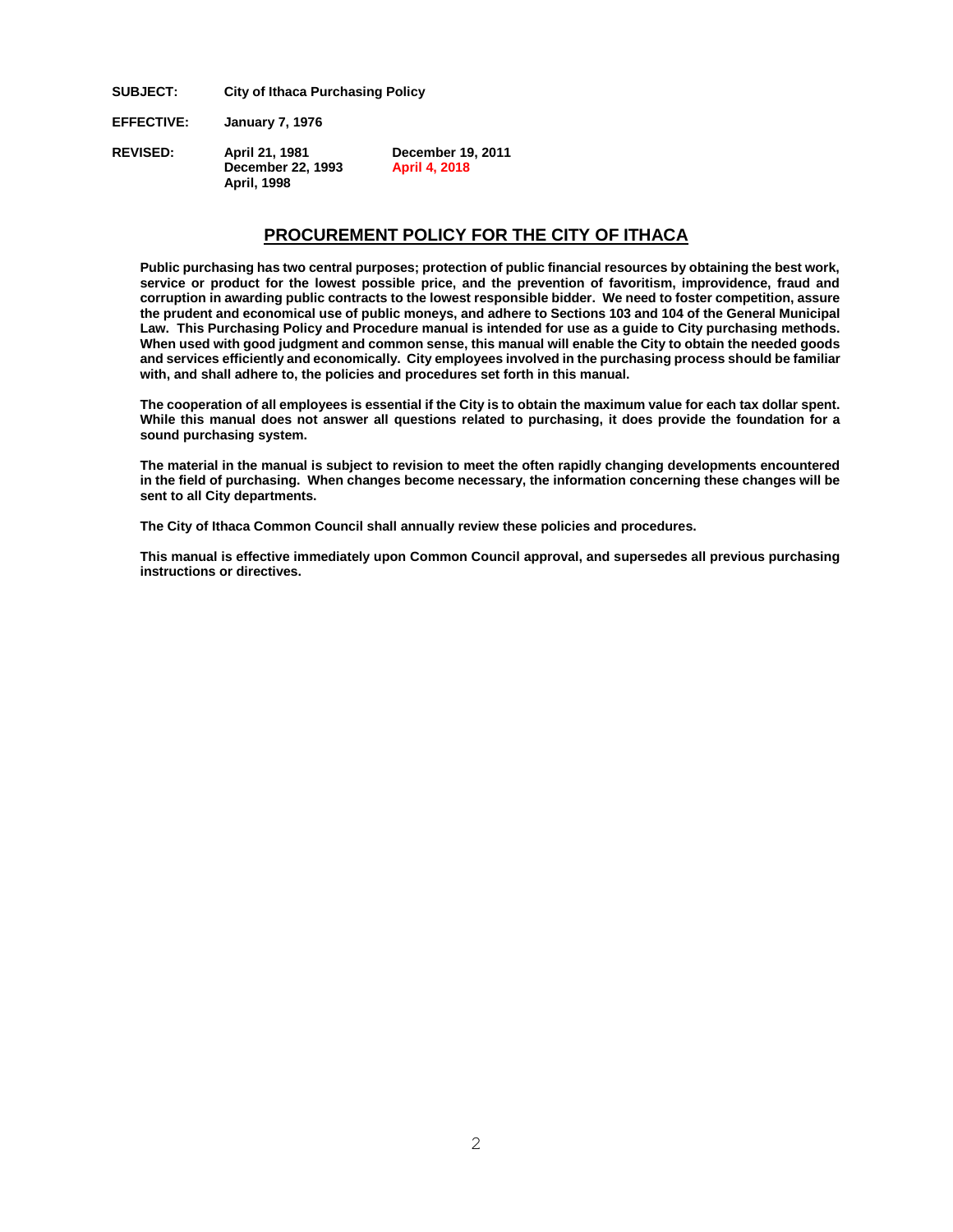## **Table of Contents**

| 5  |
|----|
| 6  |
| 7  |
| 7  |
| 7  |
|    |
| 7  |
| 8  |
| 8  |
| 8  |
| 8  |
| 8  |
| 9  |
| 9  |
| 9  |
|    |
| 13 |
| 13 |
| 14 |
|    |
| 14 |
| 14 |
| 15 |
| 15 |
| 16 |
|    |
| 20 |
| 20 |
| 21 |
| 21 |
| 21 |
| 22 |
| 22 |
|    |
| 22 |
| 22 |
| 22 |
| 22 |
| 23 |
|    |
| 25 |
| 25 |
| 25 |
| 26 |
| 26 |
| 27 |
| 27 |
|    |
| 27 |
| 27 |
| 28 |
|    |
|    |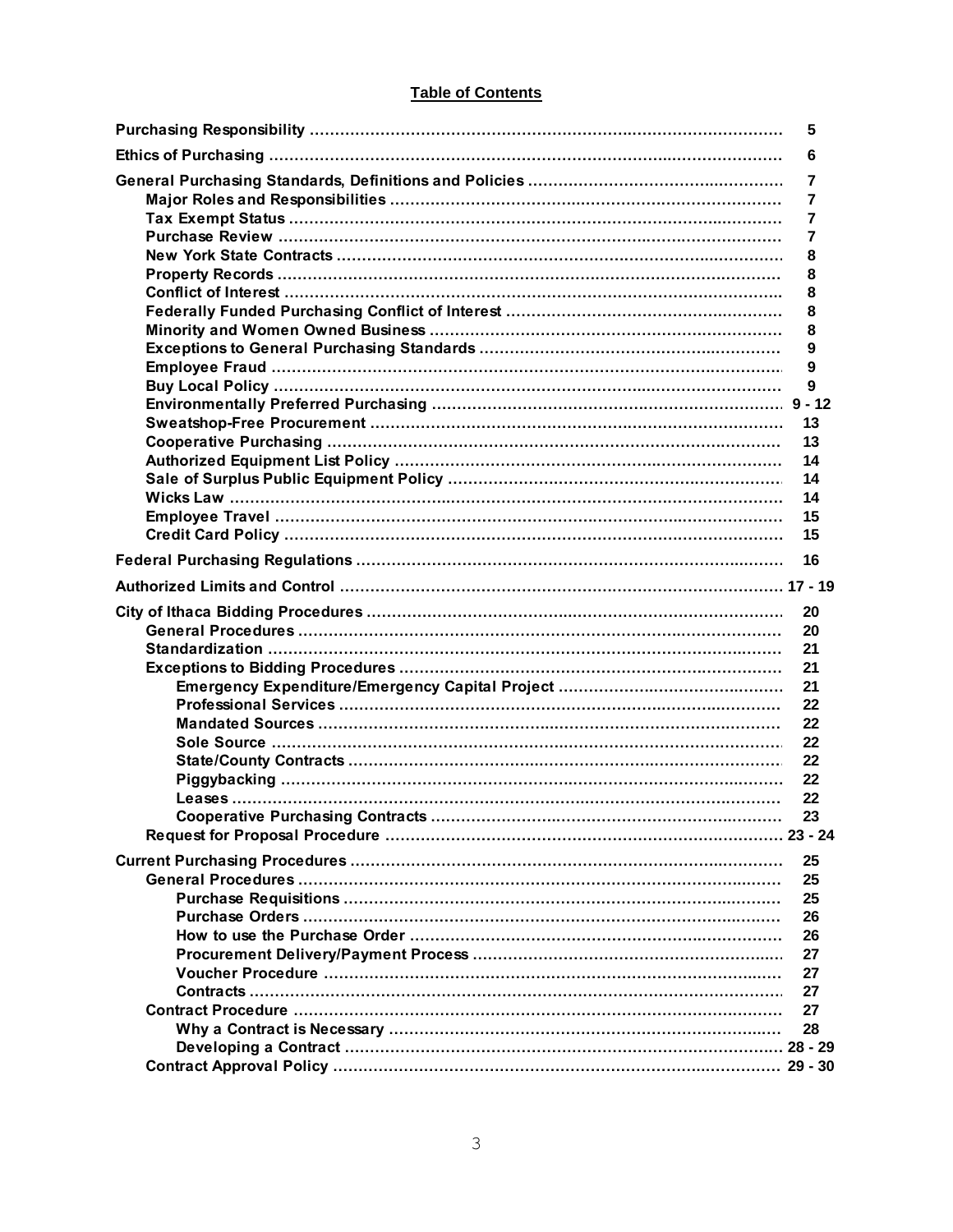## P**URCHASING POLICY – QUICK REFERENCE SHEET**

*PLEASE NOTE: THIS IS A SUMMARY AND IS NOT A COMPLETE LIST OF PURCHASING POLICIES*

## **COMMODITIES AND SERVICES:**

| <b>Under \$500:</b> | You do not need quotes or a PO (PO can be used if vendor requires).<br>You can purchase items under \$500 with a Credit Card. |
|---------------------|-------------------------------------------------------------------------------------------------------------------------------|
| \$500-\$1,000:      | Use of a PO encouraged (if vendor accepts them)                                                                               |
| \$1,000 and up      | PO required even if vendor does not accept them                                                                               |
| $$0-$1,000;$        | No quotes needed                                                                                                              |
| \$1,000-\$4,999:    | Three (3) Verbal Quotes                                                                                                       |
| \$5,000-\$19,999:   | Three (3) Written Quotes                                                                                                      |
| \$20,000 and up:    | <b>Competitive Bidding Procedure</b>                                                                                          |

## **TYPES OF REQUISITIONS:**

**Request for Proposal (RFP)**: Used to requisition services that requires multiple factors to be considered in the award. This is a formal negotiation - price is not the only deciding factor. The deciding factors must be identified in the RFP and a committee ranks each proposal based on these factors.

**Request for Bid (RFB)**: Used to requisition item(s) to be bid on. The award is based solely on price (or best value).

## **PUBLIC WORKS CONTRACTS:**

**Under \$5,000:** Can be awarded at the discretion of the City Controller and a representative from the applicable City Department **\$5,000-\$34,999.99:** Three (3) Formal Written Quotes **\$35,000 and up:** Competitive Sealed Bid

## **EXCEPTIONS:**

- Certain professional services
- Reimbursement of petty cash funds
- Utility bills
- Interdepartmental charges
- Medical examinations
- Legal notices
- Postage meter and stamp costs
- Items on state bid or OGS contract
- Emergency Purchases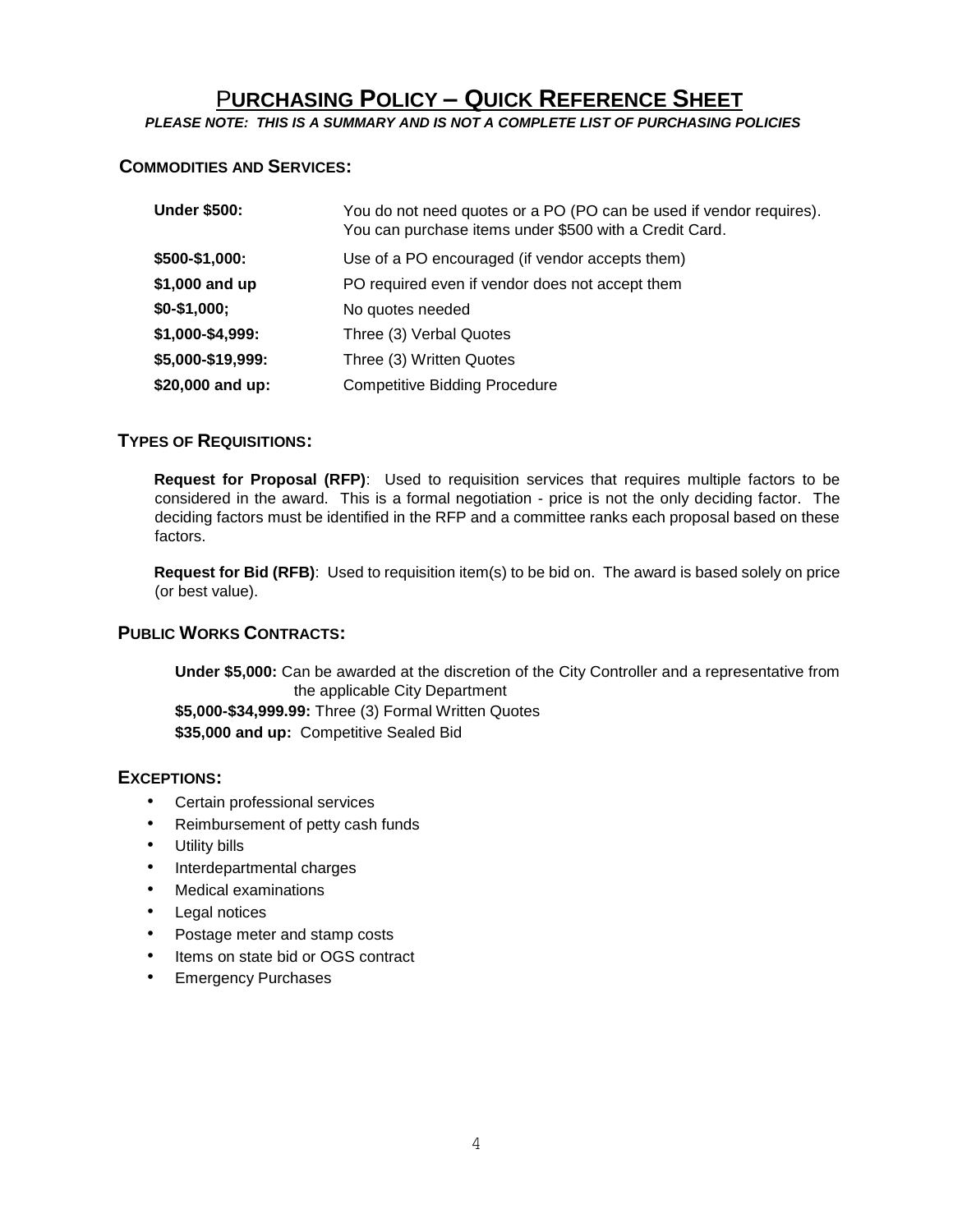## **PURCHASING RESPONSIBILITY**

The City of Ithaca Controller's Office is hereby authorized to make all purchases of necessary goods and services by any means legal within the State of New York and within all applicable rules and regulations and in the best interest of the taxpayers of the City of Ithaca.

In keeping with General Municipal Law 104-b, which requires the identification of the individual or individuals responsible for purchasing and their respective titles, the following individual(s), name(s) and title(s), are responsible for purchasing for City of Ithaca:

Steven P. Thayer City Controller

Scott A. Andrew Deputy City Controller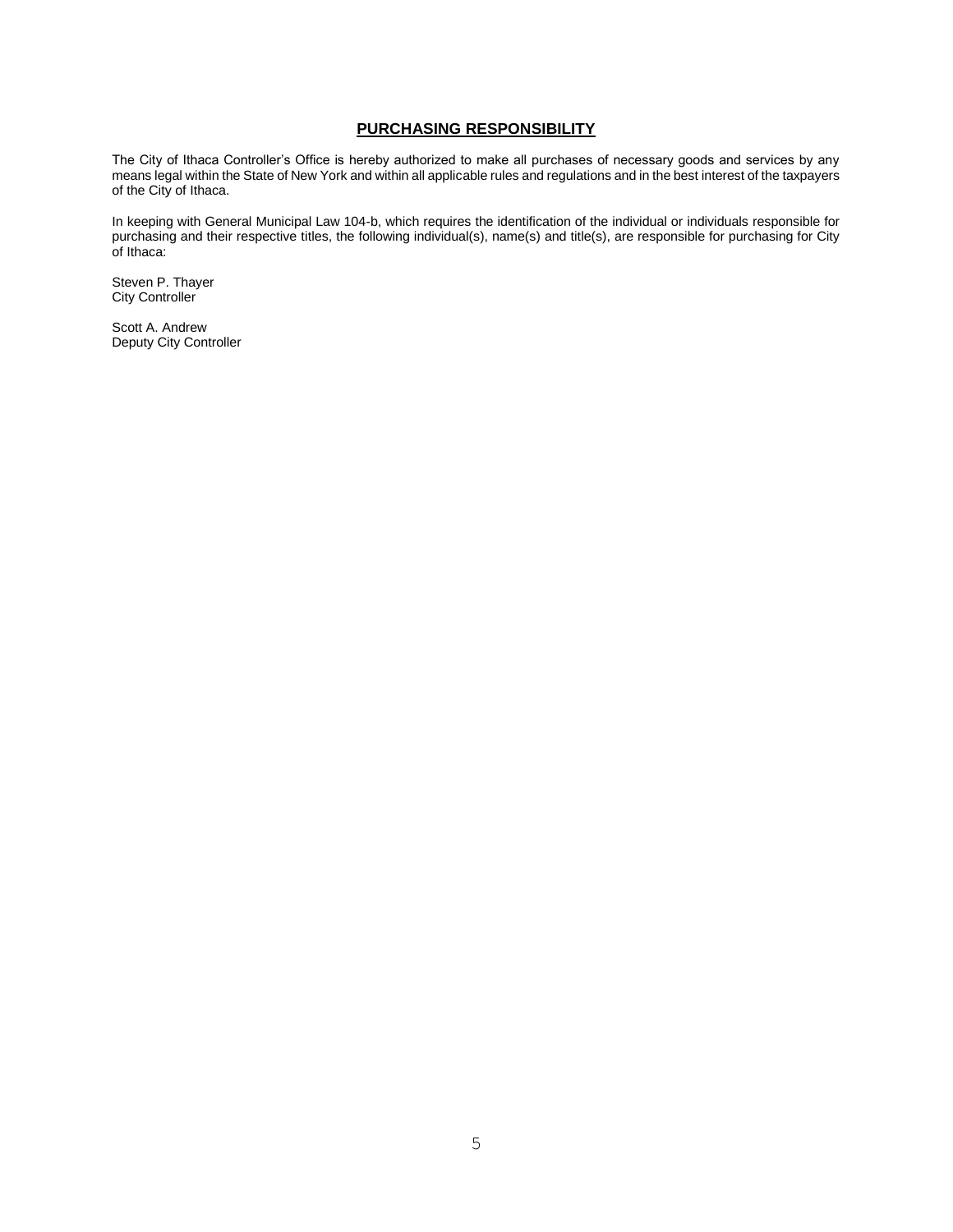### **ETHICS OF PURCHASING**

In order to eliminate any suspicion of wrongdoing or unfairness of conflicts of interest prior to any purchase of materials, goods or supplies, the City Controller shall:

- 1. Consider the interest of the City in the betterment of its government.
- 2. Endeavor to obtain the greatest value for every dollar expended.
- 3. Be receptive to advice and suggestions from employees, insofar as such advice and suggestions are not in conflict with legal or moral restrictions in purchasing procedures.
- 4. Strive for knowledge of municipal equipment and supplies in order to recommend items that may either reduce cost or increase municipal efficiency.
- 5. Insist on and expect honesty in sales representation whether offered verbally or in writing, through advertising or by providing samples of a product.
- 6. Give all responsible bidders equal consideration and the assurance of unbiased judgment in determining whether their products meet specifications.
- 7. Discourage the offer of, and decline any and all gifts which in any way might influence the purchase of municipal equipment and supplies.
- 8. Accord a prompt and courteous reception, insofar as conditions permit, to all who call on legitimate business missions and cooperate with governmental and trade associations in the promotion and development of sound business methods in purchasing the City equipment and supplies.
- 9. Govern by the highest ideals of honor and integrity in all public and personal relationships in order to merit the respect and inspire the confidence of the organization and the public being served.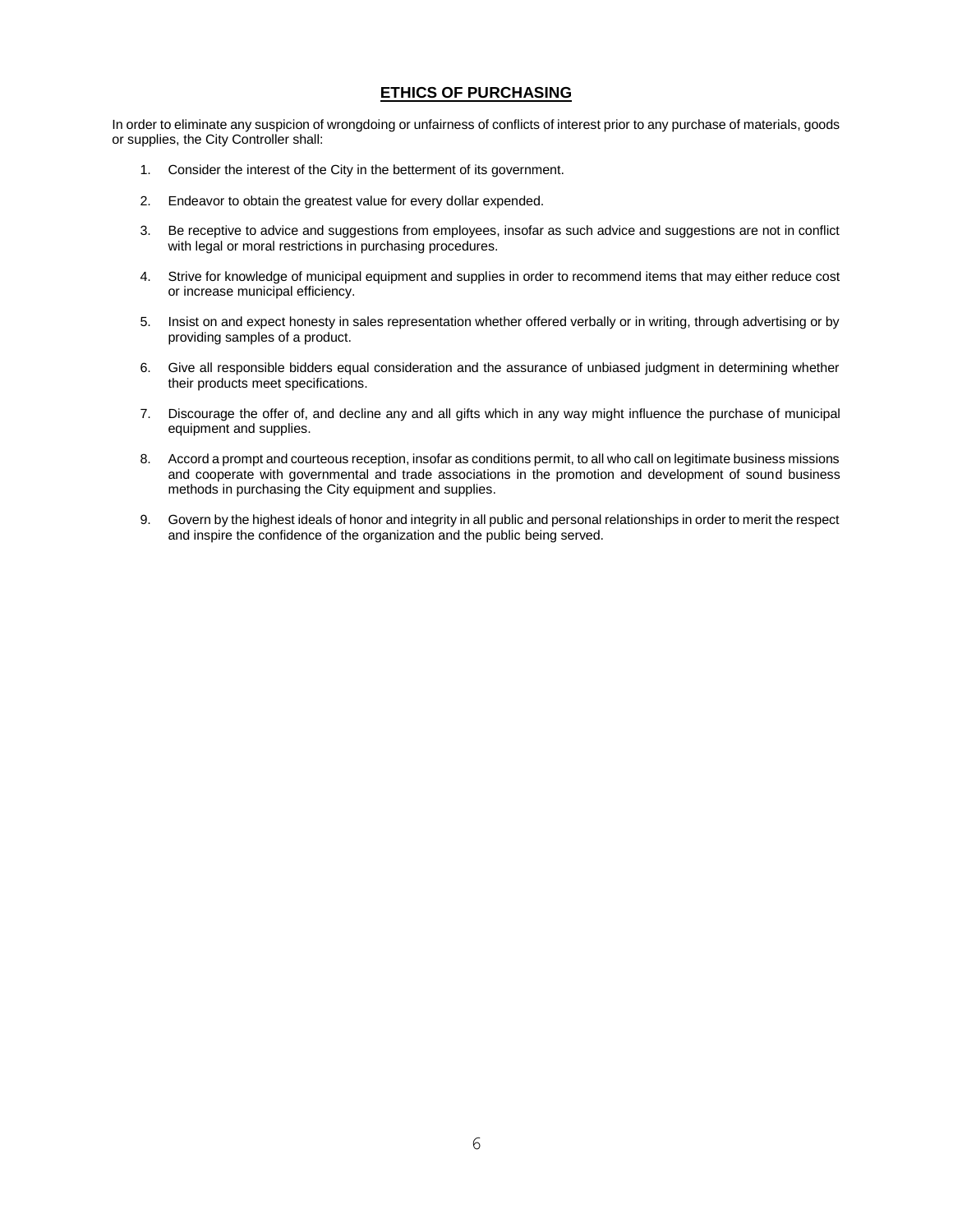#### **GENERAL PURCHASING STANDARDS, DEFINITIONS AND POLICIES**

The City Controller's Office (or designee) shall be responsible for developing and administering a centralized purchasing system and procedure to make provisions for all purchases, sale, lease, rental and servicing of materials, supplies, equipment and services for all City departments and agencies of City government pursuant to and in compliance with all the applicable provisions of laws and regulations.

#### **MAJOR ROLES AND RESPONSIBILITIES**

The City of Ithaca does not have a separate Purchasing Division or Department, but instead utilizes a decentralized purchasing system. As such, the ultimate responsibility and provider of oversight to the entire purchasing system is the Controller's Office. Due to the decentralization of the purchasing system, each department is tasked with partial purchasing responsibility in which these responsibilities will be clearly highlighted throughout the policy.

**City Controller and Office -** The Controller's Office provides oversight, control, and the overall administration of the decentralized purchasing system. The Controller's office is responsible for handling the **Competitive Bidding** process.

**Department Heads –** Each department is responsible for initiating purchases, monitoring the delivery of purchases, and providing notifications of amendments of the purchase, etc. Department Heads are to ensure that designated purchasing employees fully comply with the purchasing policy.

**Designated Purchasing Employees -** Employees involved in their department's procurement process are to understand the purchasing procedures and to refer to this manual for reference of appropriate procedures to be used in the right situation.

**Attorney -** The City Attorney provides legal approval for written contracts when contractual work or purchases are required and ensures that the correct legal proceedings are used.

**Vendor or Supplier -** The vendor or supplier is the second party willing to supply a service or commodity to the City of Ithaca for the agreed upon price and stipulations.

#### **TAX EXEMPT STATUS**

As a municipality, the City of Ithaca is exempt from all State of New York sales taxes and some Federal Excise Taxes. If a vendor requests proof of tax exemption, the Controller's Office can provide documentation to the vendor.

#### **PURCHASE REVIEW**

Every purchase to be made must be initially reviewed to determine whether it is a purchase contract or a public works contract. The definitions of a Purchase Contract and a Public Works Contract are as follows:

- A. Purchase Contract Involves the acquisition of commodities, materials, supplies or equipment.
- B. Public Works Contract Involves the purchase of labor, construction and/or services related to construction.

When a contract involves both elements of a purchase contract and a public work contract, it must be reviewed to determine which type of contract it is. As a general rule, if the contract involves a substantial amount of services such that it is the focal point, and the acquisition of goods is incidental, it will be considered a contract for public work. Conversely, if services or labor are only minimal or incidental to the acquisition of goods, it will be considered a purchase contract. Once that determination is made, a good-faith effort will be made to determine whether it is known, or can be reasonably expected, that the aggregate amount to be spent on the item of supply or service is not subject to competitive bidding, taking into account past purchases and the aggregate amount to be spent in a year. The following items are not subject to competitive bidding pursuant to Section 103 of the General Municipal Law: purchase contracts under \$20,000 and public works contracts under \$35,000; emergency purchases; sole source purchases; goods purchased from correctional institutions; purchases from agencies for the blind and disabled; purchases under State and County contracts; leases; and second-hand purchases from another government entity.

The City shall purchase materials, supplies, equipment and services as required, at the best possible and reasonable price, and maintain the appropriate documentation for the purchase as follows:

A. Purchases will be secured by use of written requests for proposals, written quotations, verbal quotations, or any other method that assures that goods and services will be purchased at the lowest reasonable price, and that favoritism will be avoided.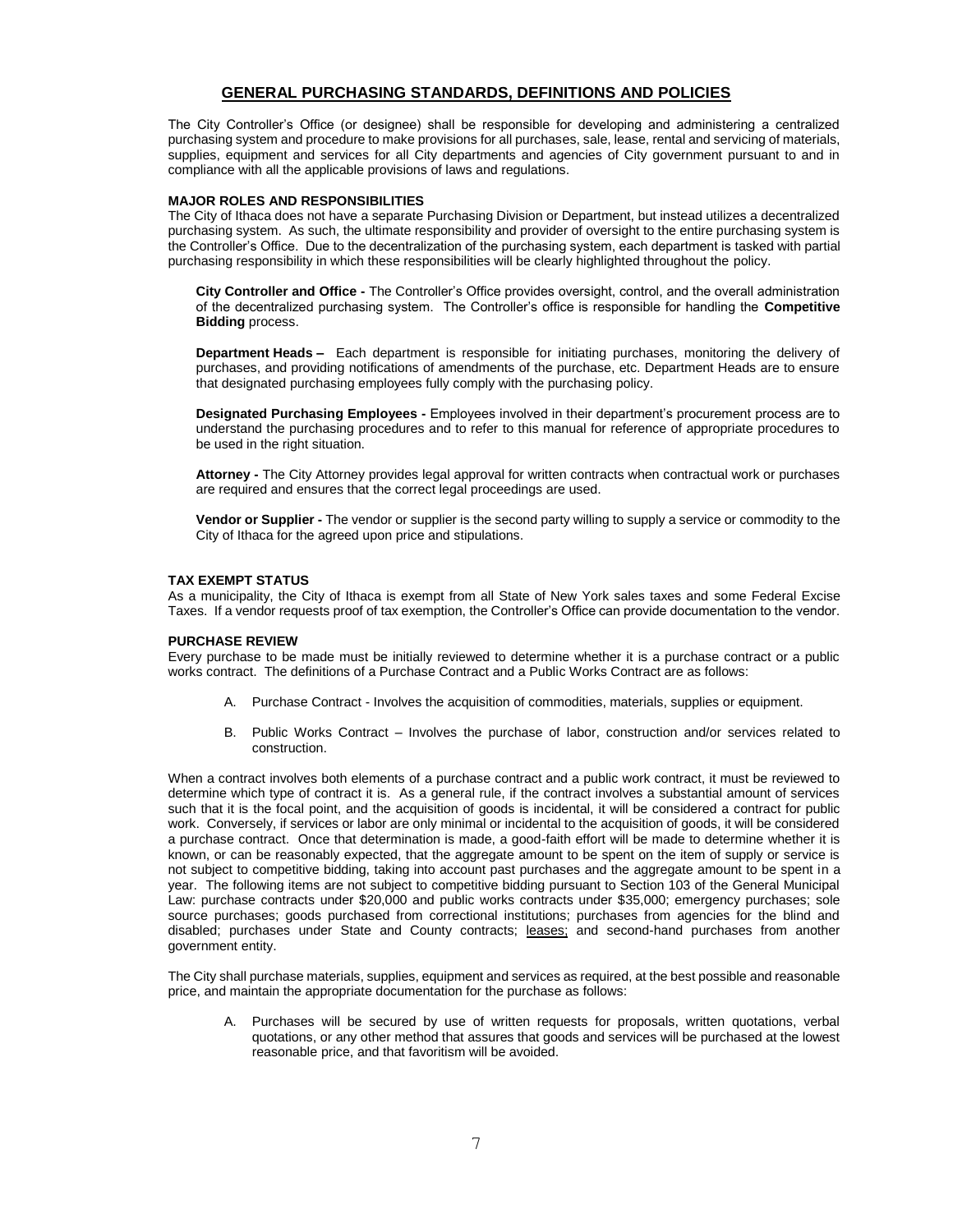B. Proper written documentation (acceptable to the Controller's Office) by the individual making the purchase will be required whenever a contract is awarded to other than the lowest responsible vendor. This documentation will include an explanation of how the award will achieve savings, is an environmentally preferable alternative, or how the vendor was not responsible.

#### **NEW YORK STATE CONTRACTS**

Purchases shall be made, to the extent practicable, through: available New York State contracts of the Office of General Services, Division of Standards and Purchase; Department of Correctional Services; New York State Industries for the Disabled; Industries for the Blind of New York State; and surplus and second-hand purchases from another governmental entity, whenever such purchases are in the best interest of the City. The State Contracts can be obtained on the New York State Website at the following address: **http://www.ogs.state.ny.us**. Click on Procurement Services; click on Search State Contract Award notices, and look up information by using key word search or contract group number. If a State Contract exists for the desired item, the State Contract should be the primary source, unless reasoning can be provided to select a different vendor.

**State List of Debarred Vendors -** In addition to a vendors list, there is also a Debarred Vendors List. This list contains the name of businesses that are disapproved of hiring due to poor service, failure to comply, or difficulty shown in cooperating. Before moving forward with a purchase, you should regularly check the Debarred Vendors List in order to ensure that the businesses that you intend to compare price quotes with are not on this list. So, be sure to review the **state list of debarred vendors.** If the vendor who you plan to purchase from is on this list, you should not purchase from that vendor. This list can be found in the Controller's Office.

#### **PROPERTY RECORDS**

The Deputy City Controller, in conjunction with appropriate City Staff, shall establish a procedure for maintaining an up-to-date property and inventory record of all equipment, except expendables, held by the City and for the disposal of obsolete surplus or non-movable materials, supplies, and equipment.

#### **CONFLICT OF INTEREST**

No official or employee of the City shall be interested financially in any purchase or contract secured by the City. This also precludes acceptance of gratuities, financial or otherwise, by the above persons, from any supplier of materials, supplies, equipment, or services to the City, the sharing of bids, or specifications with potential bidders prior to the competitive process, and assisting a supplier or firm to win a contract award prior to or during the competitive process.

#### **FEDERALLY FUNDED PURCHASING CONFLICT OF INTEREST STATEMENT**

No employee, officer, or agent may participate in the selection, award, or administration of a contract supported by a Federal award if he or she has a real or apparent conflict of interest. Such a conflict of interest would arise when the employee, officer, or agent, any member of his or her immediate family, his or her partner, or an organization which employs or is about to employ any of the parties indicated herein, has a financial or other interest in or a tangible personal benefit from a firm considered for a contract. The officers, employees, and agents can neither solicit nor accept gratuities, favors, or anything of monetary value from contractors or parties to subcontracts. If the financial interest is not substantial or the gift is an unsolicited item of nominal value, no further action will be taken. However, disciplinary actions will be applied for violations of such standards otherwise.

The City Controller's Office or designee shall develop a procedure for review of procurement practices or activities upon receipt of an inquiry or allegation of violation of this policy following its adoption.

#### **MINORITY AND WOMEN OWNED BUSINESS**

To the extent possible, the City of Ithaca will encourage contracts with minorities and women-owned businesses, and the City will not discriminate against contractors because of race, creed, color, national origin, sex, age, disability, or marital status, or sexual or affectional preference and will continue existing programs of affirmative action to ensure that minorities are afforded equal opportunities without discrimination.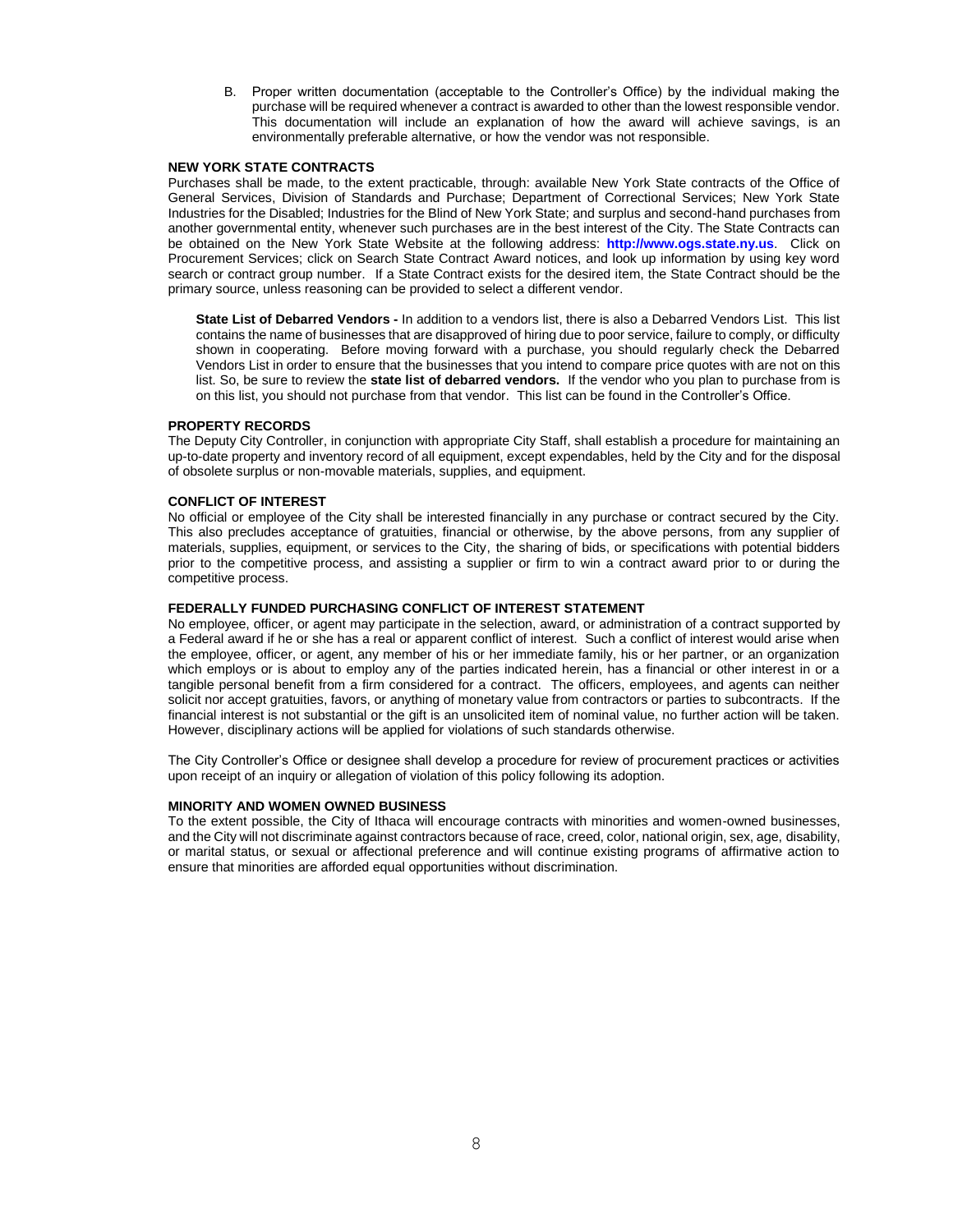#### **EXCEPTIONS TO GENERAL PURCHASING STANDARDS**

Internal control involves not only compliance with required purchasing procedures, but also affects the paperwork necessary. "Over-papering" can ruin the effectiveness of the system almost as quickly as non-compliance. The authorized dollar limits, requirements of quotations, and utilization of purchase orders are waived for the following exceptions, established upon a determination of operational efficiencies and economics:

- 1. Purchases under \$500
- 2. Office supply orders
- 3. Petty cash reimbursements
- 4. Utility Bills
- 5. Maintenance, Repairs and Parts (up to \$5,000)
- 6. Interdepartmental Charges
- 7. Postage Costs
- 8. Memberships & Dues
- 9. Subscriptions
- 10. Mileage, Travel, Conference reimbursements
- 11. Other expenses determined by the purchasing agent or designee on an individual basis.

#### **EMPLOYEE FRAUD**

Policy Statement: An act of fraud is committed if an employee of the City negotiates a personal procurement by fraudulent use of a City requisition number, purchase order number or procurement card.

If an employee claims a purchase is on behalf of the City of Ithaca, when in fact the purchase was made solely for personal use, an act of fraud has been committed. By making a personal procurement from State Contracts, an act of fraud has also been committed. By committing an act of fraud, the employee is subject to disciplinary action and/or prosecution.

#### **BUY LOCAL POLICY**

On March 7, 1979 the Common Council passed the following resolution regarding a "buy local" policy:

**RESOLVED,** That this Common Council establishes the policy that all City agencies and departments will purchase supplies, materials, and equipment within the City of Ithaca pending availability of comparable quality and price.

#### **ENVIRONMENTALLY PREFERABLE PURCHASING**

It is the policy of the City of Ithaca to require purchase of products and services that minimize environmental and health impacts, toxics, pollution, and hazards to worker and community safety and to the larger global community to the greatest extent practicable; however

It is not the intent of this policy to require a department, buyer or contractor to take any action that conflict with local, state or federal requirements or to procure products that do not perform adequately for their intended use, exclude adequate competition, or are not available at a reasonable price in a reasonable period of time.

Environmentally Preferable Purchasing is an important component of this policy, effective December 19, 2011, and will guide City efforts to meet the following goals:

- minimizing health risks to City staff and residents,
- minimizing the City's contribution to global climate change,
- improving air quality.
- protecting the quality of ground and surface waters, and
- minimizing the City's consumption of resources.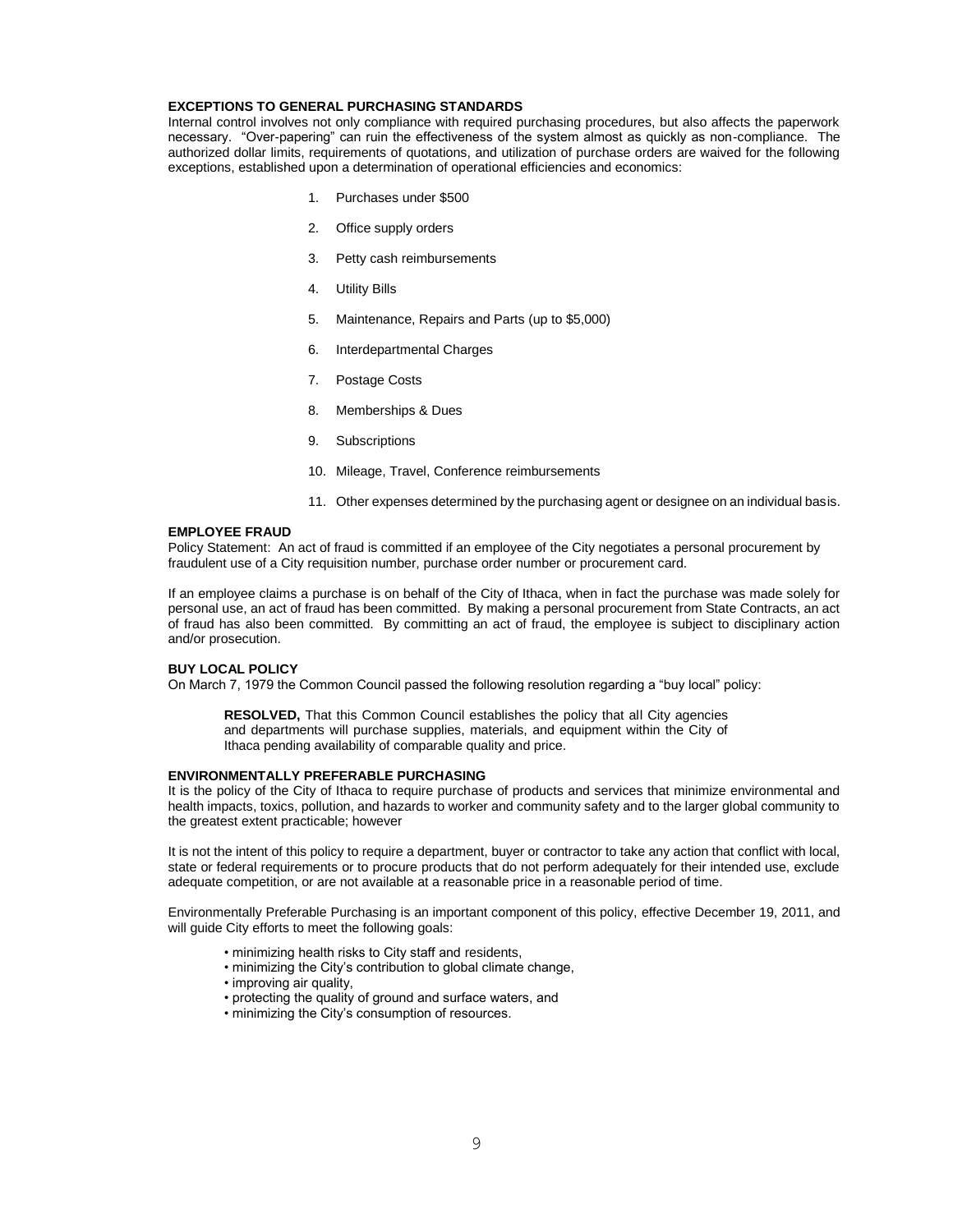Further, Environmentally Preferable Purchasing is adopted and encouraged by the City in order to:

- purchase products that include recycled content in order to support strong recycling markets,
- institute practices that reduce waste by increasing product efficiency and effectiveness, use products that are durable and long-lasting, and reduce materials that are landfilled,
- purchase products and institute practices that conserve energy and water, use agricultural fibers and residues, reduce greenhouse gas emissions, use unbleached or chlorine free manufacturing processes, and use recycled wood and wood from sustainably harvested forests,
- purchase energy from renewable or green sources in preference to fossil fuels,
- purchase products that are free of mercury and lead and eliminate the use of other persistent bioaccumulative toxic chemicals where possible,
- increase the use and availability of environmentally preferable products, services and distribution systems that protect human health and the environment,
- support emerging and established manufacturers and vendors that reduce environmental and human health impacts in their services and production and distribution systems, and
- create a model for successfully purchasing environmentally preferable products and services that encourages other buyers and consumers in our community to adopt similar goals.

#### **Specifications for Environmentally Preferable Purchasing**

#### **A. Source Reduction:**

The City of Ithaca shall institute practices that reduce waste and result in the purchase of fewer products whenever practicable and cost-effective, but without reducing safety or workplace quality.

City departments shall purchase remanufactured products (i.e. for equipment and vehicles) whenever practicable, but without reducing safety, quality or effectiveness.

Products that are durable, long lasting, reusable, refillable, recyclable or otherwise create less waste shall be selected whenever possible.

Vendors shall be required to minimize packaging to the greatest extent practicable. Packaging that is reusable, recyclable or compostable shall be selected when suitable uses and programs exist. The City shall not purchase any polystyrene foam food packaging.

Vendors shall be required whenever possible to take back and reuse pallets and packaging materials. Suppliers of electronic equipment shall be required to take back equipment for reuse or environmentally safe recycling when the City discards or replaces such equipment, unless the City deems it worthwhile to send the equipment to a non-profit organization for reuse.

ALL documents shall be printed and copied on both sides to reduce the use and purchase of paper, unless needed to be single sided as per legal requirements. The Information Technology staff shall provide guidance to City departments and staff for setting duplexing as the default on each workstation, when feasible, or train employees to use this option, for all capable printers.

#### **B. Toxics Reduction and Pollution Prevention:**

City departments shall purchase energy-efficient products and consider "less toxic alternatives" when purchasing products such as cleaning products, pesticides and herbicides.

To the maximum extent practicable, all cleaning or disinfecting products (i.e. for janitorial or automotive use) shall (i) meet Green Seal Standards for environmental preferability and performance, (ii) be products delineated on the NYS OGS Green Cleaning Product List, or (iii) meet NYS OGS guidelines and specifications for green cleaning products. When contracting with new supply vendors, the City shall encourage training of its janitorial staff.

Purchasing products containing persistent bio-accumulative toxic chemicals (PBTs) shall be avoided, where alternatives exist.

When maintaining buildings and landscapes, the City shall manage pest problems through prevention and physical, mechanical and biological controls and use least toxic chemical pesticide products only after safer approaches or products have been determined to be ineffective.

When maintaining buildings, the City shall use products with the lowest amount of volatile organic compounds (VOCs), highest recycled content, and low or no formaldehyde when purchasing materials such as paint, carpeting, flooring, adhesives, furniture and casework.

The City shall purchase products and equipment with no lead, cadmium or mercury whenever possible. For products that must contain lead or mercury because no suitable alternative exists, preference shall be given to those products with the lowest quantities of these metals and to vendors with established lead, cadmium and mercury recovery programs.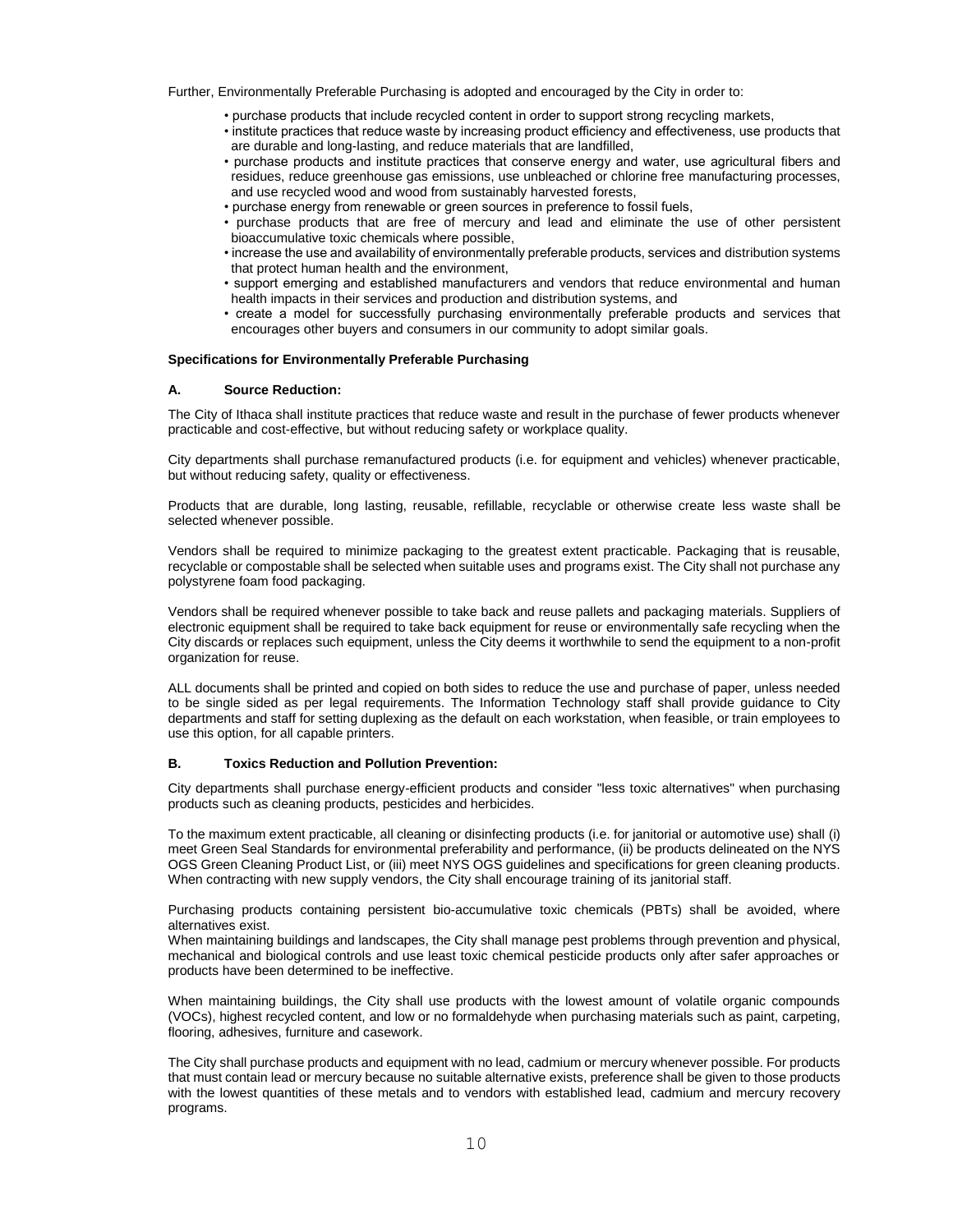The purchase of all pentachlorophenol, arsenic and creosote treated wood is prohibited.

When replacing vehicles, the City shall lease or purchase only the most fuel-efficient models available that are suitable for each task and through carsharing and carpooling, shall minimize the number of vehicles purchased, as referred to in the "Green Policy for the City of Ithaca Fleet". To the extent practicable, the City shall use renewablyderived fuels or fuels that are cleaner and less-polluting than gasoline and conventional diesel fuel, including biodiesel, natural gas and electricity.

#### **C. Recycled Content Products:**

It is the policy of the City to purchase and use recycled products to the extent that such use does not negatively impact health, safety, or operational efficiency. A 10% price preference may be given to recycled content products based on the lowest bid or price quoted by the suppliers offering the competing non-recycled content products.

All products purchased for which the United States Environmental Protection Agency (U.S. EPA) has established minimum recycled content standard guidelines shall contain the highest postconsumer content practicable, but no less than the minimum recycled content standard. These guidelines can be obtained at the U.S. EPA Website at the following address:

#### http://www.epa.gov/epawaste/conserve/tools/cpg/products/index.htm

Copiers and printers purchased shall be compatible with the use of recycled content and remanufactured products.

City departments will favorably consider the selection of other recycled content and renewable materials, products and supplies over their non-recycled content and non-renewable alternatives whenever availability, fitness, operational efficiency, quality, safety, and price are equally acceptable. The list of materials, products and supplies shall include, but not be limited to, business office products, compost, fuels, mulch, asphalt, transportation products (e.g. signs, cones, delineators, and barricades), and other items.

All pre-printed recycled content papers intended for distribution that are purchased or produced shall contain a statement that the paper has recycled content. Whenever feasible, the statement should indicate the percentage of postconsumer recycled content it contains.

#### **D. Energy and Water Savings:**

New and replacement equipment for lighting, heating, ventilation, refrigeration and air conditioning systems, water consuming fixtures and process equipment and all such components shall meet or exceed Federal Energy Management Program (FEMP) recommended levels, whenever practicable.

All products purchased by the City and for which the U. S. EPA Energy Star certification is available shall meet Energy Star certification. When Energy Star labels are not available, products shall meet or exceed the FEMP recommended levels.

When energy is purchased, renewable or green sources are preferred. These include solar power or photovoltaics, wind power, geothermal, and hydroelectric energy sources and do not include fossil fuels (coal, oil or natural gas).

Demand water heaters shall be purchased whenever practicable.

Energy Star and power-saving features for copiers, computers, monitors, printers and other office equipment shall be enabled during the initial installation and shall remain enabled unless these features conflict with the manufacturer's recommended operation and maintenance of the equipment, or its specific operational use.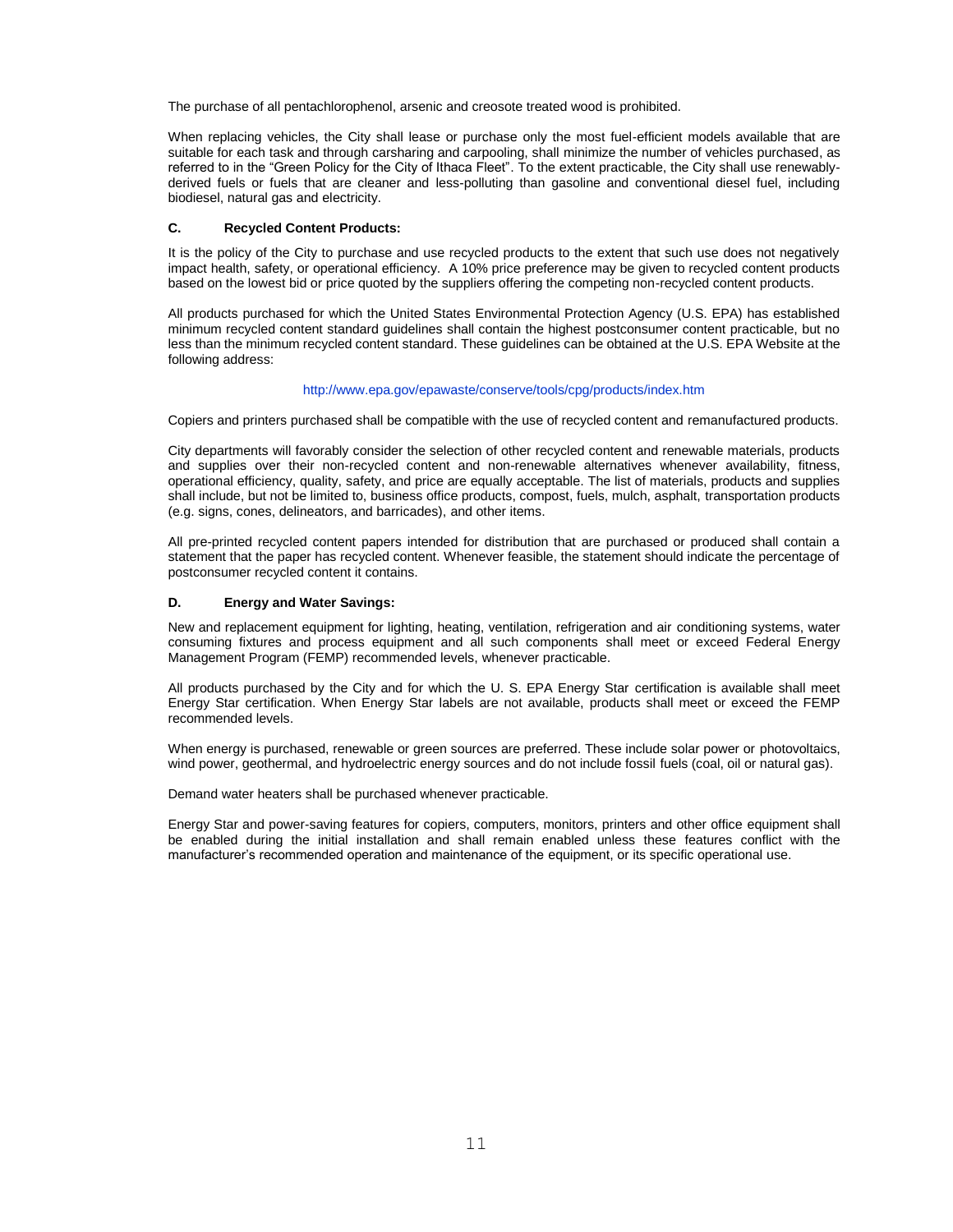#### **E. Landscaping:**

All landscape renovations, construction and maintenance by the City, including workers and contractors providing landscaping services for the City, shall employ sustainable landscape management techniques for design, construction and maintenance whenever possible, including, but not limited to, integrated pest management, grasscycling, drip irrigation, composting, and procurement and use of mulch and compost that give preference to those produced from regionally generated plant debris and/or food waste programs.

Plants should be selected to minimize waste by choosing species for purchase that are appropriate to the microclimate, species that can grow to their natural size in the space allotted them, and perennials rather than annuals for color. Native and drought-tolerant plants that require no or minimal watering once established are preferred.

Hardscapes and landscape structures constructed of recycled content materials are encouraged. The City shall limit the amount of impervious surfaces in the landscape, wherever practicable. Permeable substitutes, such as permeable asphalt or pavers, are encouraged for walkways, patios and driveways.

When available, the City shall purchase landscaping equipment that is not dependent on the use of fossil fuels.

#### **F. Forest Conservation:**

To the greatest extent practicable, the City shall not procure wood products such as lumber and paper that originate from forests harvested in an environmentally unsustainable manner. When possible, the City shall give preference to wood and wood products that are certified to be sustainably harvested by a comprehensive, performance-based certification system. The certification system shall include independent third-party audits, with standards equivalent to, or stricter than, those of the Forest Stewardship Council certification.

**Implementation -** Department heads shall implement environmentally preferable purchasing practices, in accordance with this section of the policy, in coordination with the Controller's Office and other appropriate City personnel.

Whenever possible, the City will use recognized eco-labels and standards to make purchasing decisions.

Wherever feasible and appropriate, life cycle cost analysis should be used by City departments and staff to assist in selecting products and services. "Cost" shall be calculated over the life of the item and should consider initial acquisition costs, useful life, costs of maintenance and operation over the useful life, and costs of disposal and/or replacement at the end of the useful life, rather than initial acquisition costs alone.

Successful vendors or bidders shall certify in writing that the environmental attributes claimed in bids or price quotes are accurate.

Although not the lowest proposal or price quoted by suppliers, City departments and staff may nonetheless purchase a product that adheres to the environmentally preferable purchasing specifications stated in this Section, if there is "prudent and economical use of public moneys in the best interests" of City taxpayers. Such determination of "best interests" may include full consideration and comparison of product life cycle costs (including product maintenance, operation and disposal costs), as described above. A further consideration may include direct and identifiable benefits to taxpayers, other than product cost (for example, the cost of permeable pavers might exceed the cost of asphalt paving, yet the use of permeable pavers could mitigate storm water run-off and reduce the potential for flooding and infrastructure damage in low-lying areas). Justification for a determination of "best interests" shall be documented by City departments and staff and submitted to the Controller's Office prior to the purchase of products or services.

If the buyer making the selection from competitive bids or the requesting department seek to purchase products that do not meet the environmentally preferable purchasing criteria in this Policy, the buyer shall provide a written justification to the Controller's Office (or designee) for why compliance is not practicable, e.g., the product is not technically practical, economically feasible, or available within the timeframe required.

Vendor contracts shall be negotiated in light of the requirements of this policy. If a vendor that is under contract to the City of Ithaca is no longer able to provide a product that meets the City's environmentally preferable specifications, it shall notify the appropriate city representative and provide written justification for why compliance is not practical. Prior written consent from an authorized City representative shall be required before substituting any alternative product or service.

Training of buyers and other relevant city staff, vendors, contractors and grantees shall include instruction on the environmentally preferable purchasing requirements of the Policy.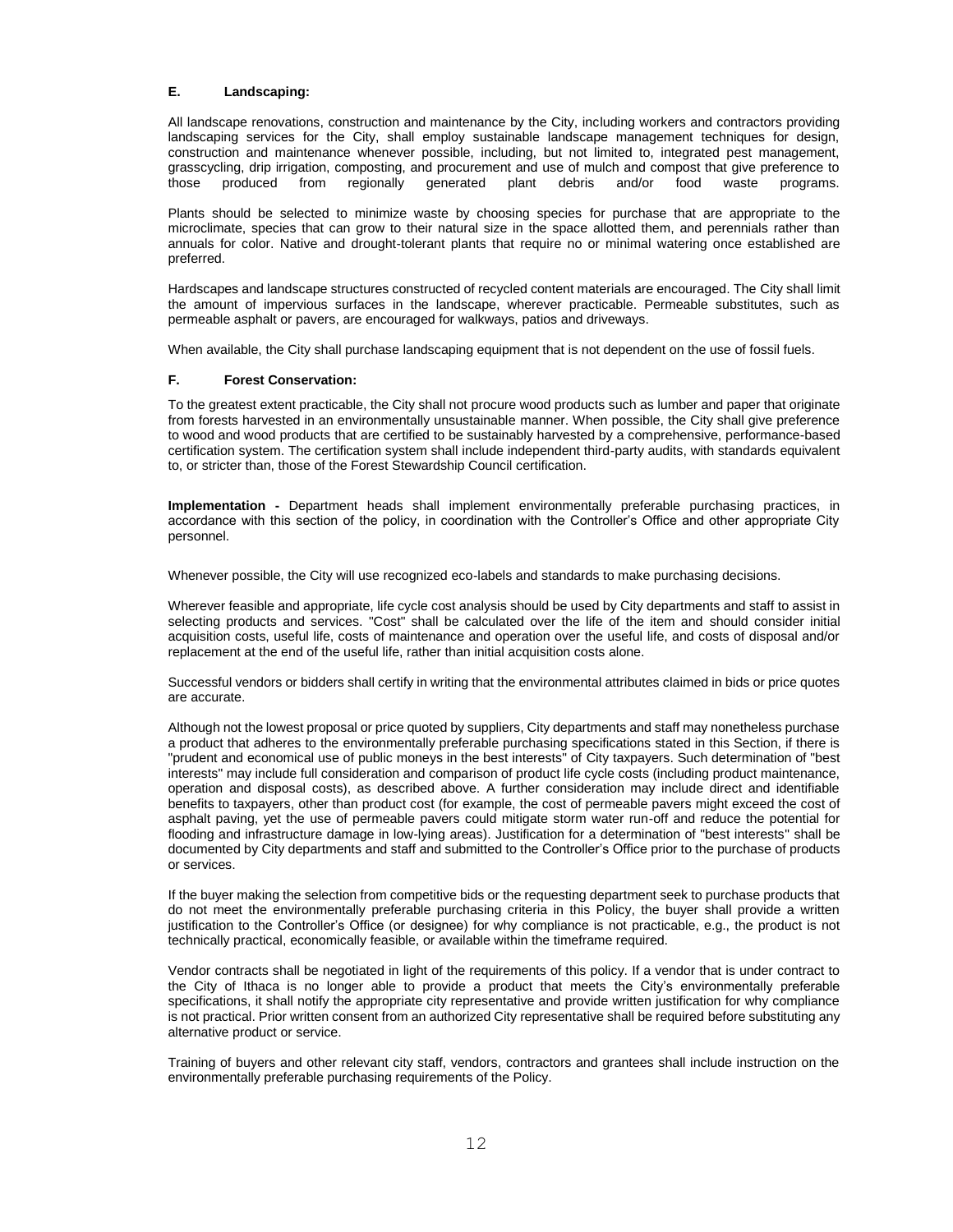The DPW Stock Room has made significant efforts to implement an environmentally preferable or green purchasing program for most cleaning and janitorial products supply. All City departments are encouraged to order and purchase such products through the Stock Room, to the extent practicable.

#### **SWEATSHOP-FREE PROCUREMENT**

Effective January 1, 2012, the City of Ithaca and every department and division within the City government shall take all steps within its authority to ensure that, whenever possible, City purchases of apparel or textiles, in excess of \$1,000, are from contractors or suppliers confirmed to be "sweatshop-free" – i.e., whose products are confirmed by a credible, independent source to be manufactured or assembled without violating the wage and hour, labor, safety, health, environmental, building, fire, or anti-discrimination laws, rules, codes, regulations or standards that are applicable in the country of manufacture or assembly, or that are contained in the International Labour Organization (ILO) Core International Labour Standards (whichever is stricter).

#### **POLICY ON SWEATSHOP-FREE PROCUREMENT OF APPAREL AND TEXTILES**

Any purchasing contract for the procurement of apparel or textiles shall comply with all applicable federal, state, and local laws and regulations, including the City of Ithaca Purchasing Policy and Chapter 39 of the Municipal Code of the City of Ithaca.

- 1. To the extent allowed under General Municipal Law, Section 103, the City of Ithaca and its departments shall only purchase apparel or textiles confirmed to be sweat-shop free, as those terms are defined herein, unless:
	- a) The Controller certifies that no confirmed sweatshop-free apparel or textiles are available and that the acquisition of the apparel or textiles sought is essential or time-sensitive, the contracting agency may select a supplier that is not confirmed to be sweatshop-free; or
	- b) The purchase of apparel or textiles is for less than \$1,000.
- 2. For purposes of this revision, "sweatshop-free" shall refer to apparel or textiles that are manufactured or assembled without violating laws, rules, codes, regulations or standards regarding wage and hour, labor, safety, health, environmental, building, fire, or anti-discrimination, that are applicable in the country of manufacture or assembly, or that are contained in the ILO Core International Labour Standards (whichever is stricter).
- 3. Apparel or textiles may be confirmed to be sweatshop-free by:
	- a) Certification or otherwise credible data, information, or reports submitted to the City Controller from the Sweatfree Purchasing Consortium or its agency members;
	- b) Certification or otherwise credible data, information, or reports submitted to the City Controller from another comparable independent monitoring organization as selected by the Common Council or its members; or
	- c) Self-certification by affidavit of the supplier or vendor that the apparel or textiles are sweatshop-free, provided that such certification is not contradicted by credible information received by the City Controller.
- 4. As a member of the Sweatfree Purchasing Consortium, the City will receive information from the Sweatfree Purchasing Consortium regarding manufacturers, contractors, subcontractors, suppliers, or vendors found to have violated human rights or labor standards. The City Controller shall advise Department Heads of violation information from the Sweatfree Purchasing Consortium, and Department Heads shall provide such information to all staff in a position to purchase City-required apparel.
- 5. The City encourages its officials and staff to strive to uphold the standards of the City Policy Statement on Sweatshop-Free Procurement of Apparel and Textiles, in making purchases of work-related apparel.

#### **COOPERATIVE PURCHASING**

On November 4, 2015, Common Council approved authorization to enter into Purchasing Cooperative Agreements as follows:

WHEREAS, General Municipal Law §103 authorizes the City to purchase apparatus, materials, equipment and supplies, including vehicles, and to contract for services related to the installation, maintenance or repair of those items, through the use of contracts let by the United States or any agency thereof, any state or any other political subdivision or district therein so long as the contract is let in a manner that constitutes competitive bidding consistent with state law; and

WHEREAS, City Departments have identified savings on certain products offered through purchase cooperatives run by state political subdivisions (school districts, municipalities, etc.) issuing public competitive bids and awarding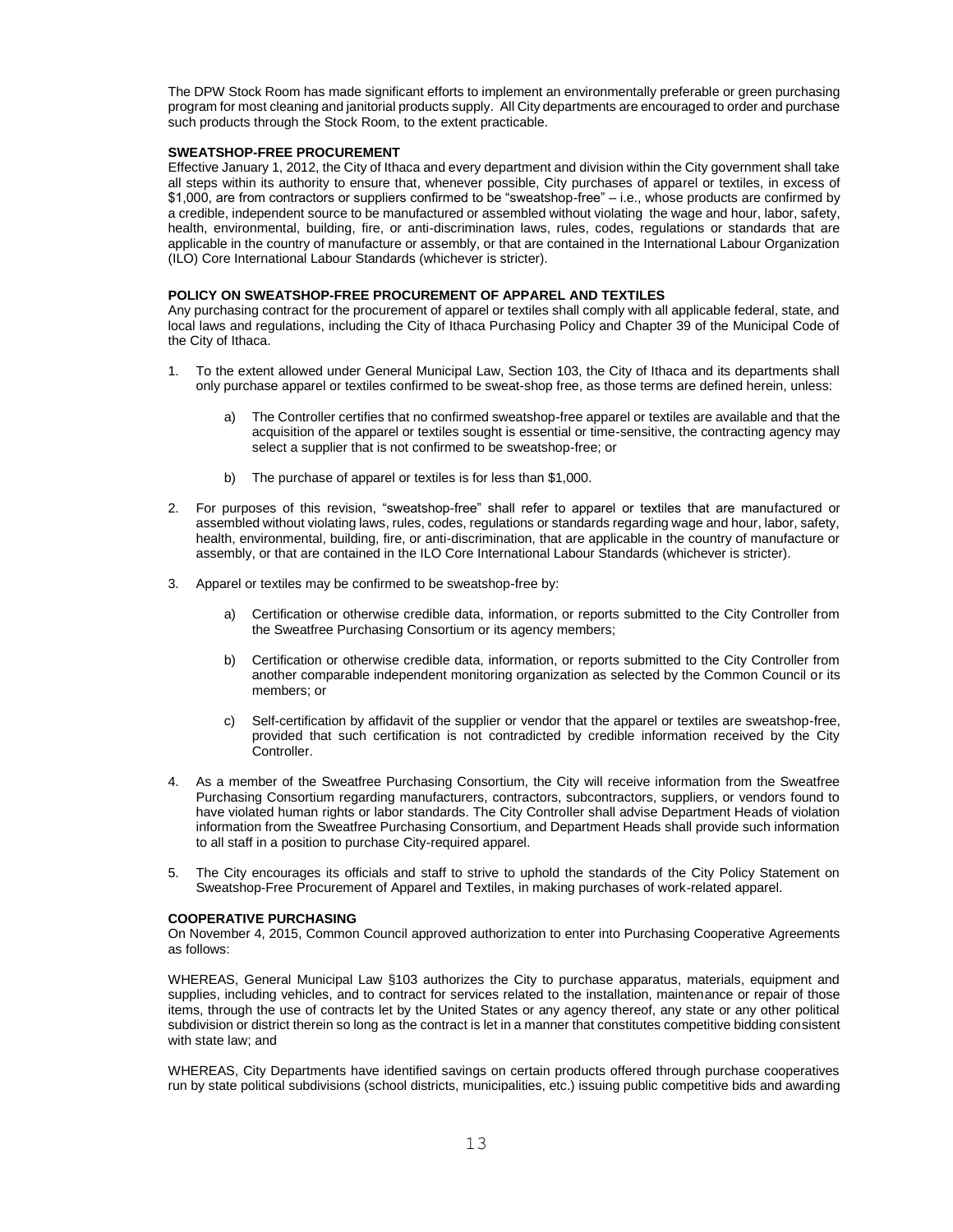contracts for various public safety, public works, communication products and services, and other products, and which contracts are then made available to local governments through membership in the cooperative; and

WHEREAS, to purchase through such purchasing cooperatives, the City must typically execute an agreement to participate; now, therefore be it

RESOLVED, That the City's purchasing policy be amended to authorize the Mayor, upon the consultation and advice of the City Attorney and the City Controller, to enter into purchasing cooperatives agreements with other governmental entities or political subdivisions, where there is no fee to the City to become a member, and where the cooperatives and their underlying bidding procedures meet the requirements of General Municipal Law §103.

#### **AUTHORIZED EQUIPMENT LIST POLICY**

On September 14, 1989, Common Council approved the following resolution relating to the Authorized Equipment List:

WHEREAS, the authorized equipment list threshold has heretofore been \$200, whereby all purchases in excess of said amount have required Common Council authorization, and

WHEREAS, various departments of city government have requested a review and reconsideration of the \$200 minimum authorized equipment list amount in view of inflationary effects on equipment items; now, therefore, be it

**RESOLVED,** That the minimum authorized threshold be increased to \$500, effective immediately.

For equipment purchases under \$500, the department head will submit the equipment request to the Controller's office for review and approval.

#### **SALE OF SURPLUS PUBLIC EQUIPMENT POLICY**

When public equipment is sold by the City, the following procedures must be adhered to:

1. Equipment deemed surplus by a City department must be surplus to all City departments. Departments must check with other City departments to determine if another department can use the surplus equipment. If another department can use the equipment, the appropriate transfer of equipment, accountability and financial activity will be made by the departments and the Controller's office.

2. If the equipment is deemed City surplus, City-wide, the equipment may be sold or placed in a City auction for sale.

3. Selling Procedure: Department establishes specifications of equipment for sale and a sealed bid equipment sale is performed through the City Controller's Office. The sale must be advertised in the City's official newspaper and sealed bids must be received. The sale of equipment will be awarded to the highest bidder. Cash or certified check will be accepted by the City. The proceeds of the sale will be placed into the appropriate City fund and account.

4. Equipment, deemed surplus, can also be placed in a city or municipal auction. The proceeds of the sale will be placed into the appropriate City fund and account.

#### **WICKS LAW**

Separate specifications for contracts involving the erection, construction, reconstruction, or alteration of buildings, when the entire cost of the work exceeds \$500,000, shall be prepared for the following work to be performed:

- A. Plumbing and gas fitting;
- B. Steam heating, hot water, ventilating and air conditioning apparatus (HVAC);
- C. Electric wiring and standard illuminating fixtures;
- D. General Construction.

These specifications shall be written as to permit separate and independent bidding for each of the four areas of work. Building requirements as explained earlier in this document will pertain to each bid.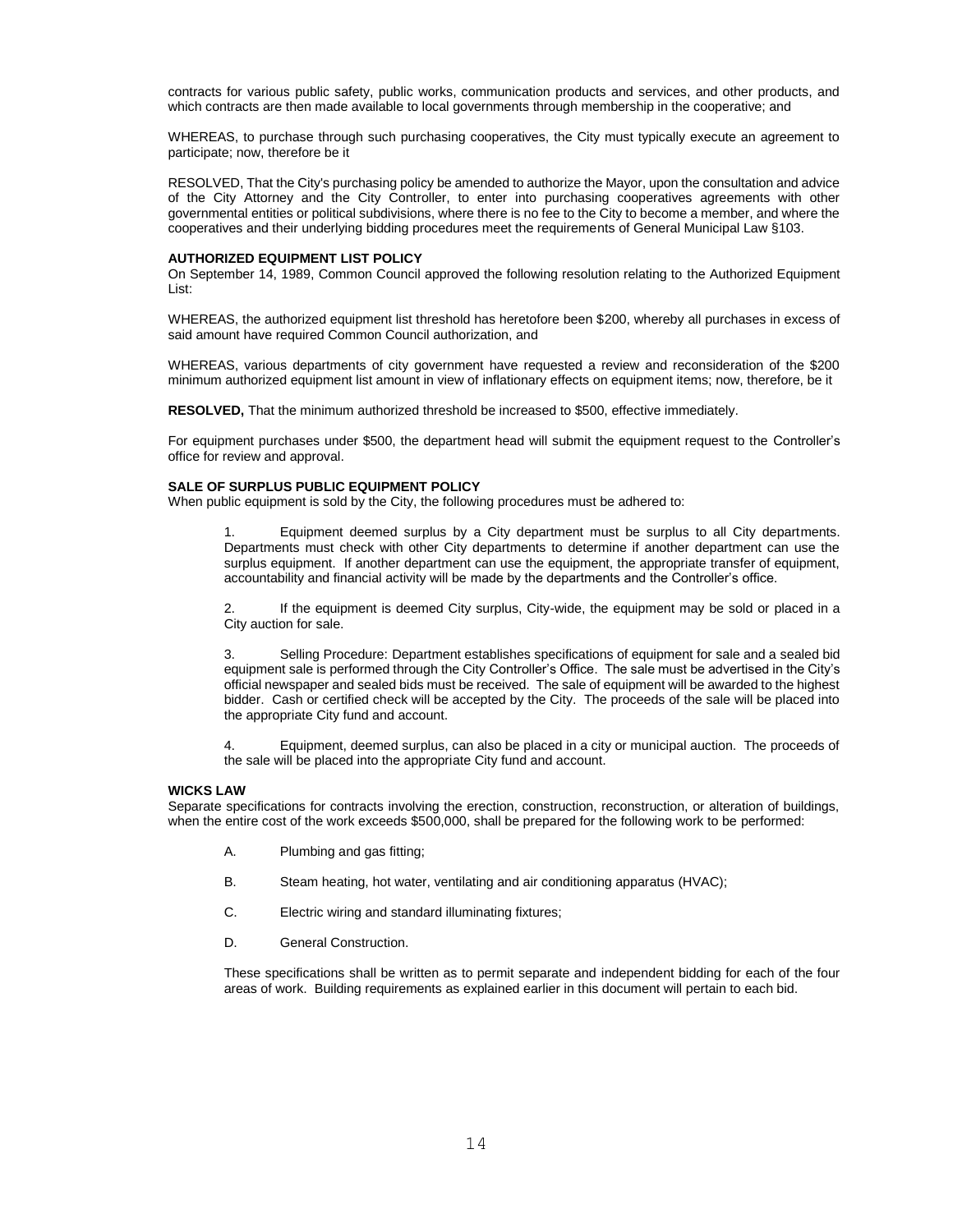#### **EMPLOYEE TRAVEL**

On occasion, an employee may be required to travel out of the City for City business. When this occurs, the employee will be reimbursed travel expenses.

#### **Process**

Travel by an employee must be approved by Department Heads. Once approved, a Travel Authorization Request form must be filled out. The Travel Authorization Request form should contain the following information:

Name and Title of Employee, Department, Account to be Charged, Destination (city/town) and Purpose of Travel, Dates of Travel, Estimate of Transportation Cost Information (whether it be by City or personal vehicle, plane, etc.), Estimate of Lodging Costs, Estimate of Meals Costs, Registration Fees, if applicable, Total Cost of Travel, Current Budget Balance of account to be charged, and Signature of Department Head

Two copies of the Travel Authorization Request form are to be submitted to the Controller's Office at least two (2) weeks prior to travel. The Controller's Office will then review the request and the account to which the travel will be charged. If the budget allows for the expense, the Controller's Office will sign both copies and return one copy to the requesting department and forward the other copy to the Accounts Payable Coordinator.

Once approved, the requesting department will proceed with a purchase order and voucher as required within the purchasing policy.

#### **Employee Responsibility**

It is the responsibility of the employee to retain all receipts during the time of travel. Receipts shall be itemized. Credit Card receipts showing the total of a purchase will not be accepted.

Upon return of the employee, a voucher may be used with receipts attached, to receive reimbursement of the expenses. Gratuities (up to 18%, pre-tax), taxes on meals and tax on gasoline for City vehicles will be refunded to the employee. If a private vehicle is used, mileage will be reimbursed at the current IRS rate. **The City will not reimburse expenses for movies viewed in a hotel, alcohol or tax on alcohol for any reason.**

#### **CREDIT CARD POLICY**

Credit Cards are issued by name to individual employees and generically to Departments and cannot be transferred to, assigned to, or used by anyone other than the designated employee. As the liability for the Credit Card resides with the City and not the cardholder, use for personal purchases is strictly prohibited.

In addition, the Credit Card cannot be used for certain restricted items as indicated in the "Unauthorized Card Use" section of the Policy/Procedures manual. Fraudulent and/or misuse of the card is grounds for cancellation of Credit Card privileges and may lead to disciplinary action, up to and to include termination of employment.

Any IT purchases must be approved in writing by the IT Director.

The Department Head is responsible to closely audit all Credit Card transactions for the department. The Controller's Office will perform periodic audits of Credit Card transactions.

The Controller, as fiscal officer of the City, is the only position authorized to enter into a credit card agreement. The City Controller provides final approval to all Credit Card applications after the applicant signs the cardholder agreement form.

A more detailed Credit Card Policy is distributed to cardholders at the time the card is given to the employee or Department and provides additional guidance on allowed and unallowed purchases.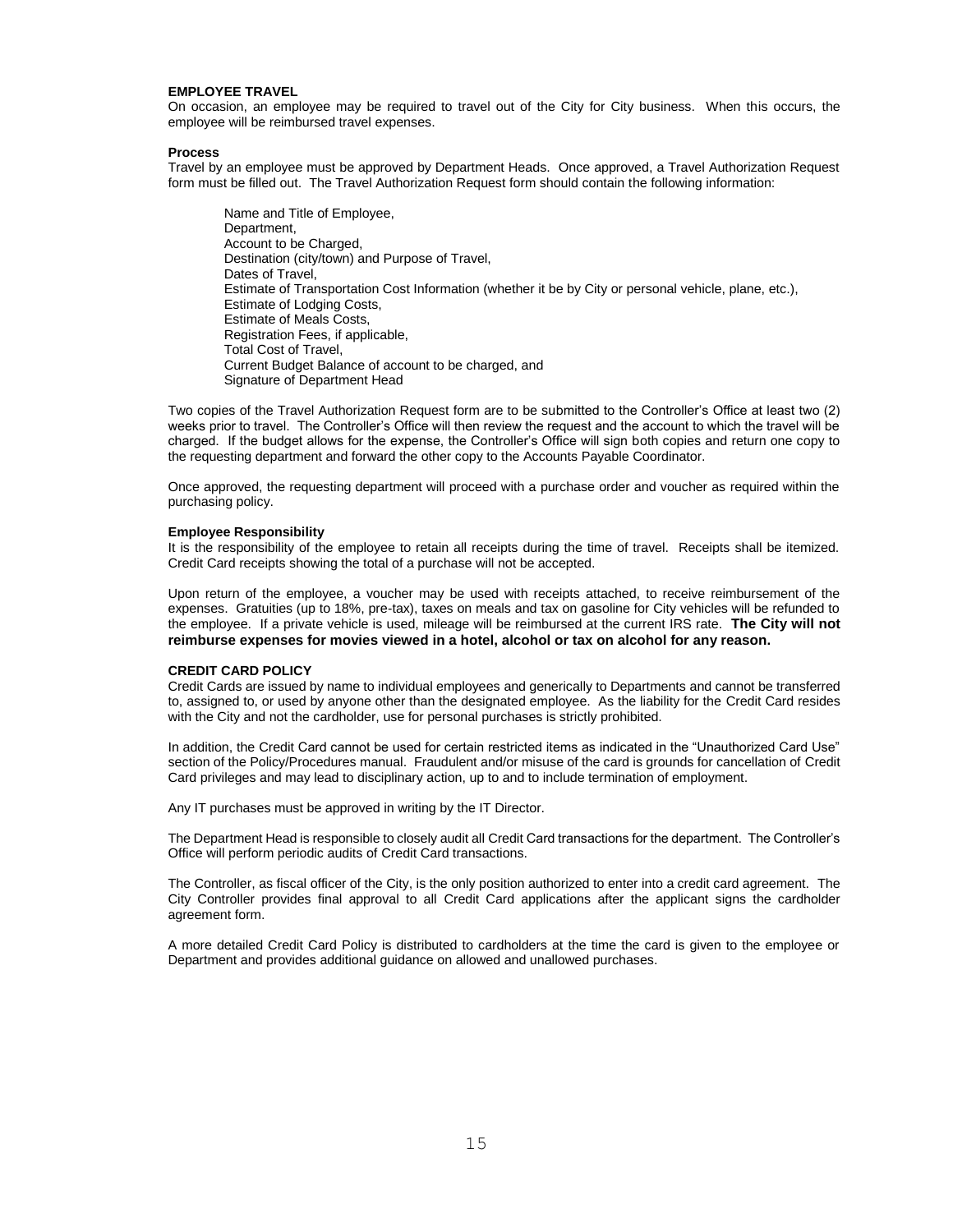## **FEDERAL PURCHASING REGULATIONS**

Any purchases to be made using State or Federal funding must be completed and monitored according to the Uniform Administrative Requirement, Cost Principles, and Audit Requirements for Federal Award (2CFR 200). A link to the CFR can be found below:

<https://www.gpo.gov/fdsys/granule/CFR-2014-title2-vol1/CFR-2014-title2-vol1-part200/content-detail.html>

All Federal Grant usage within the City of Ithaca is privy to these policies and procedures due to the fact that the City of Ithaca exceeds the annual threshold for this requirement.

For the purchasing of goods and services using Federal funding, all City of Ithaca Purchasing Policies and Procedures are to be followed.

In addition, the following procedures must be followed:

- 1. Vendors must be vetted using the U.S. Federal Government's System for Award Management (SAM) before the purchase and/or contract is completed. Vendors must be run through this system before each purchase to ensure that they are not suspended or debarred from federally funded transactions. If a department is going to make a purchase using Federal funding, they must notify the Controller's Office or the City Controller and request a vendor check before the purchase is made. All vendors will be required to register on the SAM website.
- 2. Bonding Requirements (when required to comply with 2 CFR Section 200.325) for work performed are as follows:
	- a. Bid Bond 5% of total bid
	- b. Performance Bond 100% of total bid
	- c. Payment Bond 100% of total bid

It is the responsibility of the requesting Department Head to ensure that all Federal Purchasing Regulations are followed for the purchase and the monitoring of contractor performance as a result of that purchase.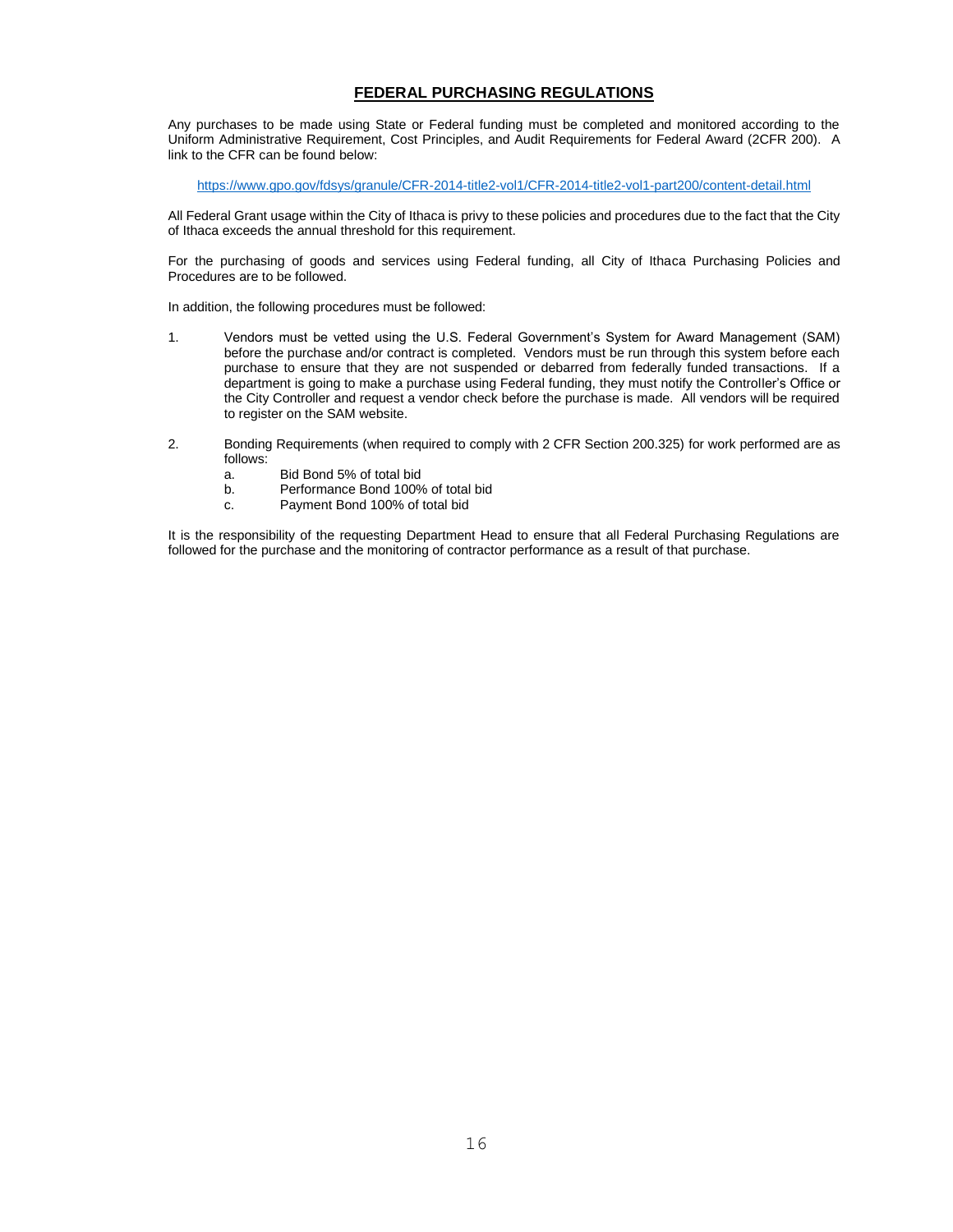## **AUTHORIZED LIMITS AND CONTROL**

Annually, the authorized limits for purchasing transactions shall be reviewed, evaluated and adjusted to more accurately reflect the market pricing, inflation, processing expenses, applicable laws, and the City's utilization experience.

The following authorized dollar limits are effective **April 4, 2018**. These limits are applicable per total purchase transaction, provide for departmental delegation and discretion, and require documentation as specified: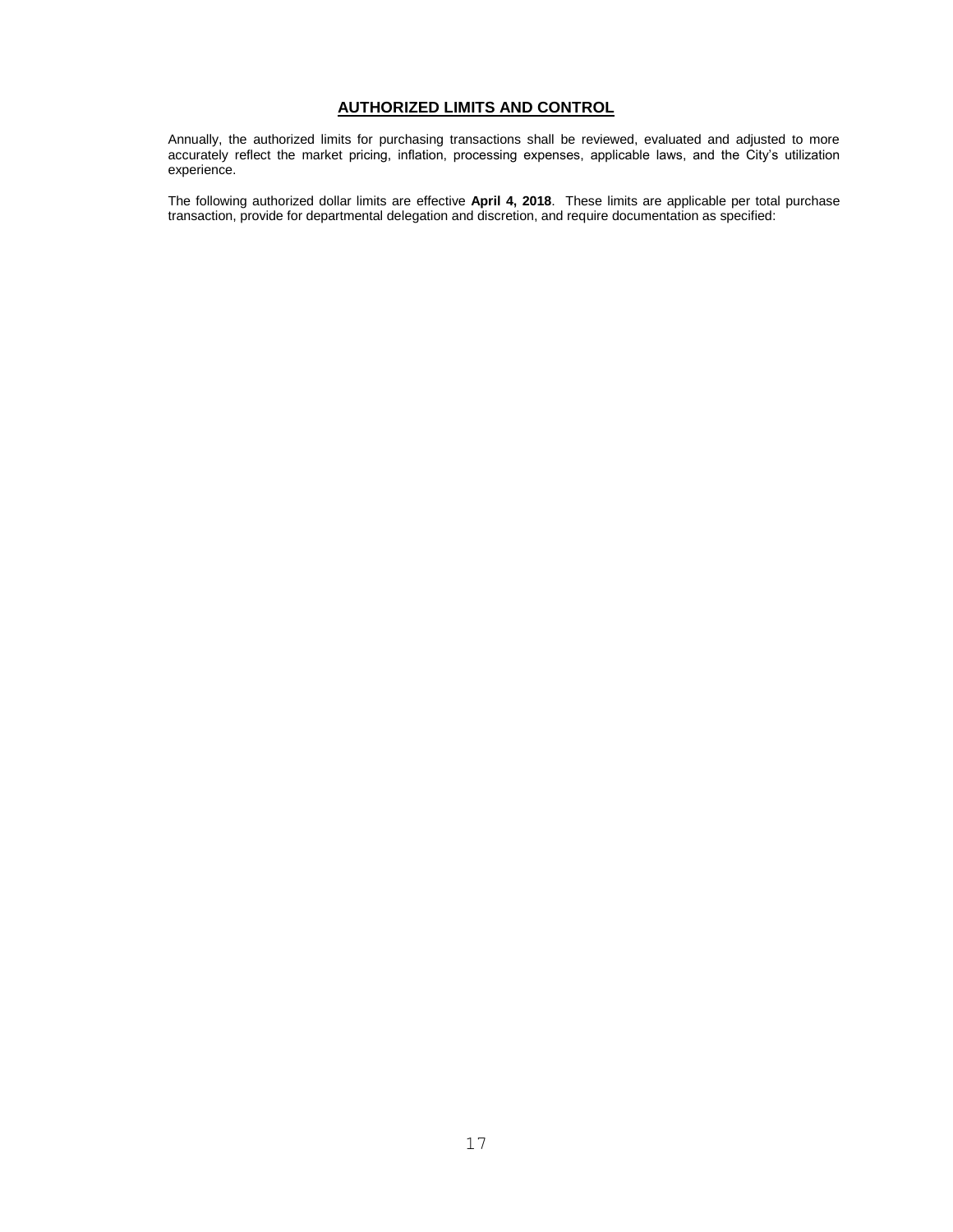## **Type of Contract**

| Purchase of Materials,<br><b>Supplies, and Equipment</b> | <b>Public Works</b><br>Contract |                                                                                                                                                                                    |
|----------------------------------------------------------|---------------------------------|------------------------------------------------------------------------------------------------------------------------------------------------------------------------------------|
| <b>Transaction Dollar Limit</b>                          |                                 | Process                                                                                                                                                                            |
| $$1 - 500$                                               | \$<br>$1 - 500$                 | Vendor selected by Department and processed<br>for payment on a claims voucher. Selection<br>of vendor based on lowest price is encouraged.                                        |
|                                                          |                                 | Purchase order not required, but may be necessary for<br>certain vendors.                                                                                                          |
|                                                          |                                 | *If applicable, Department enters Purchase<br>Order No. into computer system and/or Purchasing<br>Department enters purchase order.                                                |
| $$501 - 2,500$                                           | $$501 - 5,000$                  | At Department's discretion; either Department or<br>Controller's Office obtains documented telephone/<br>verbal/Fax quotes from at least three separate vendors (if<br>available). |
|                                                          |                                 | Recommend low quote be written and documentation<br>for any exceptions needs to be included.                                                                                       |
|                                                          |                                 | *If applicable, Department enters Purchase Order No.<br>into computer system and/or Purchasing Department<br>enters purchase order.                                                |
|                                                          |                                 | Controller's Office issues purchase order.                                                                                                                                         |
| $$2,501 - 9,999$                                         | $$5,001 - 19,999$               | Department or Controller's Office obtains written/fax<br>quotations from at least three (3) separate vendors (if<br>available).                                                    |
|                                                          |                                 | *If applicable, Department enters Purchase order No. into<br>computer system. Lowest quote should be selected; if<br>not, documentation must be provided.                          |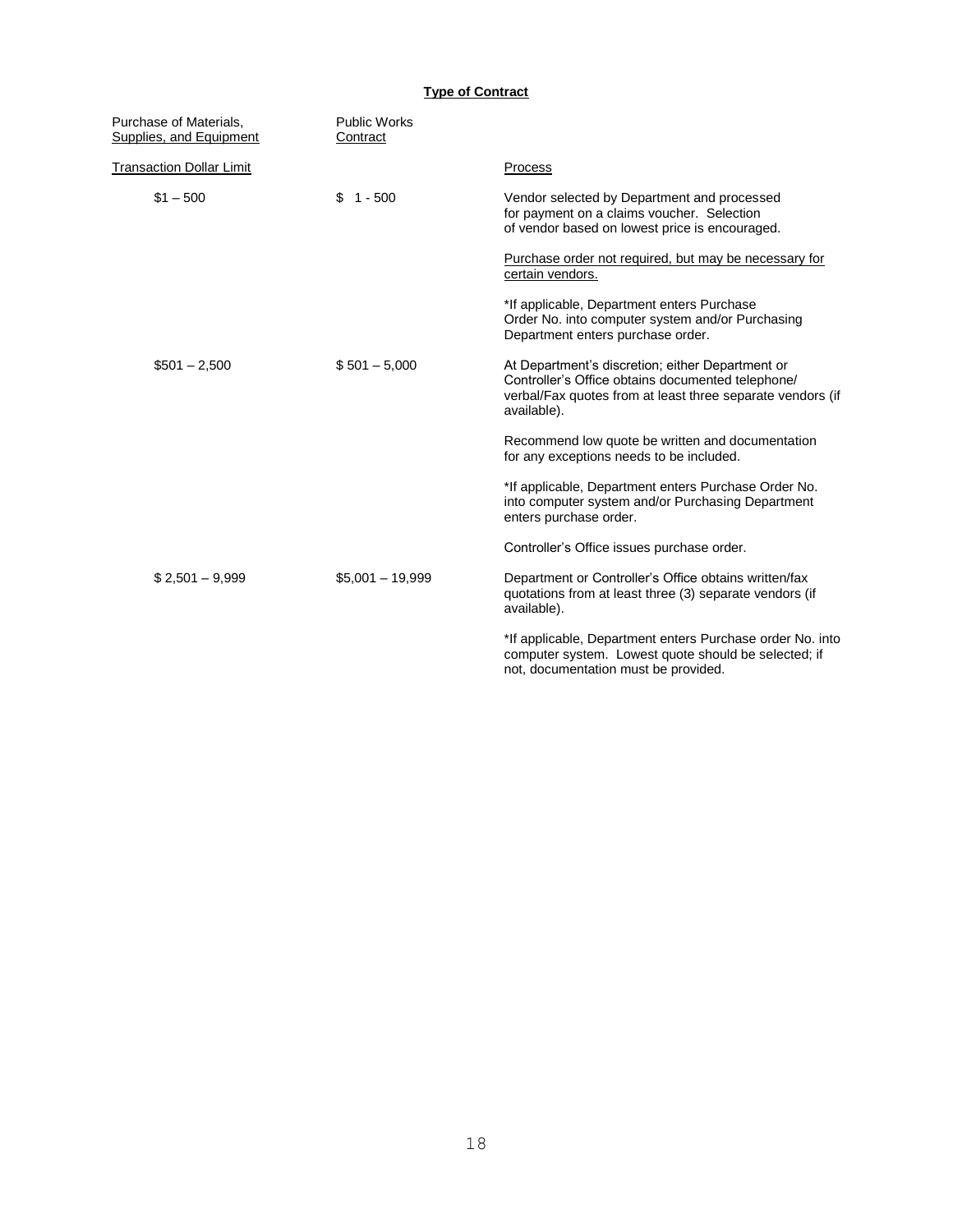#### **Type of Contract**

Purchase of Materials, Public Works<br> **Supplies, and Equipment** Contract Supplies, and Equipment

Transaction Dollar Limit **Process** 

\$20,000 and above \$35,000 and above Department and/or Controller's Office prepares and completes written specification.

> Controller's Office advertises for competitive sealed bids in conformance with General Municipal Law, Section 103.

Bids opened publicly in conformance with General Municipal law, Section 103.

Lowest responsible bidder meeting bid specifications will be selected. A bid file will be established and retained by the Purchasing Department. If lowest responsible bidder is not selected, reasons must be documented and agreed upon by the Controller's Office.

Contract or purchase order issued by Purchasing after appropriate approval by Boards and/or Dept. Heads.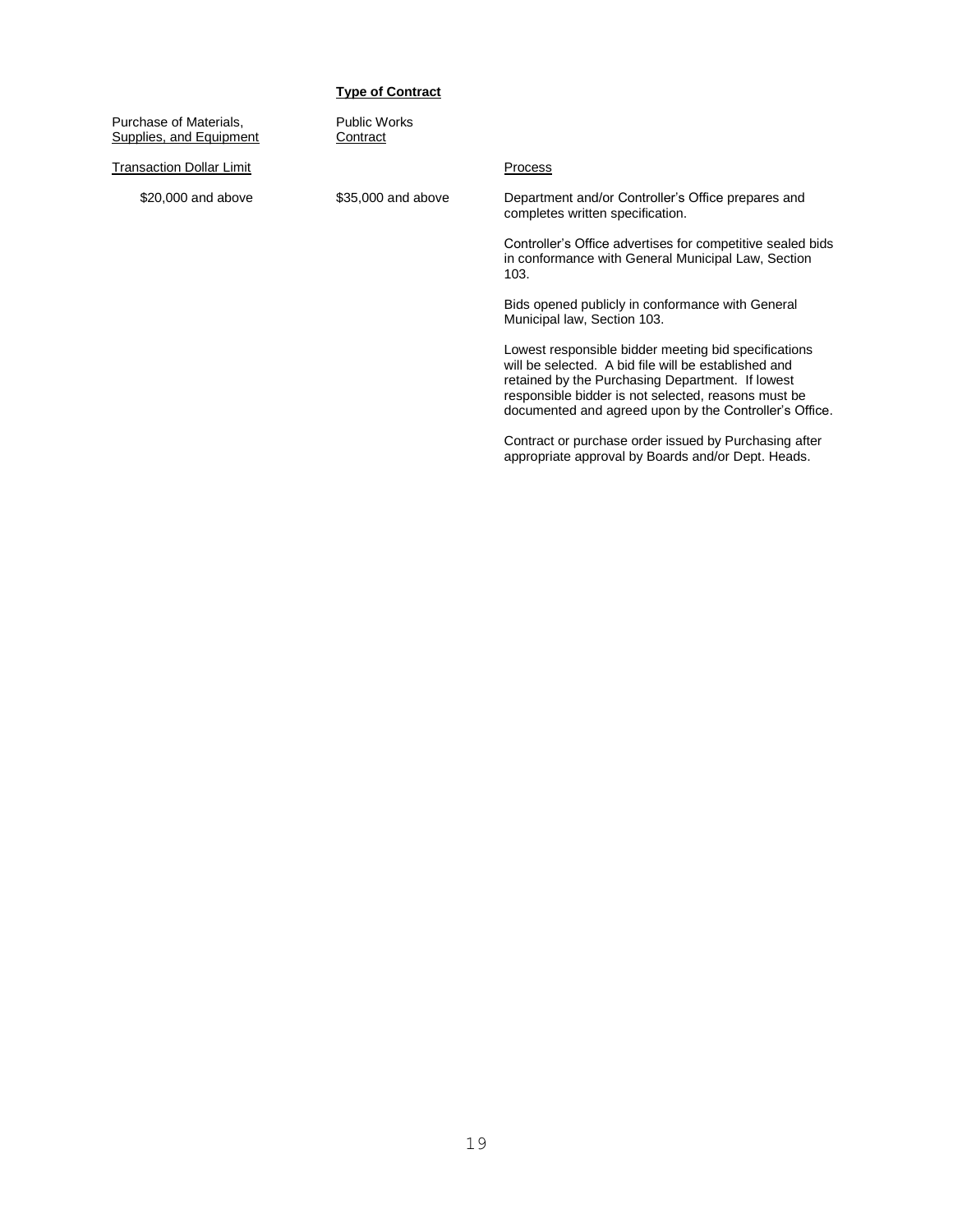## **CITY OF ITHACA BIDDING PROCEDURES**

General Municipal Law Section 103 requires that any purchase of like or similar items in excess of \$20,000 aggregate be submitted for public competitive bid. Likewise, any public works project requiring materials and labor in excess of \$35,000 is required to be put out for public competitive bids. The law also states that if Local Laws are more stringent than State Laws then the Local Law shall be adhered to. The strictest law shall be used. The City Controller's Office or designee shall be responsible for all required public advertising and competitive bidding; shall conduct all bid solicitations and openings; and secure the recommendations for awarding contracts from the appropriate official. Opportunity shall be provided to all responsible suppliers to do business with the City. To this end, the City Controller's Office or designee shall develop and maintain lists of potential suppliers (bidders list) for various types of materials, supplies, equipment, and services. Lists shall include and highlight all environmentally responsible suppliers. Such lists shall be used to develop mailing lists of potential suppliers and for distribution of specifications, drawings, and invitations to bid. Any supplier may be included on the list upon request. When soliciting bids, a statement of "Information to Bidders" shall be included with all specifications submitted to suppliers. The information to bidders shall be incorporated in all contracts awarded for the purchase of materials, supplies, equipment, and services. The statement shall assist bidders with general information included in the bid. All contracts which require public advertising and competitive bidding shall be awarded as provided by State law and consistent with policies and procedures of the City attached hereafter. Recommendation for awarding contracts shall be submitted by the appropriate official.

- A. Specifications shall be developed to a minimum standard, which will allow greater participation by vendors in the sealed bid process. Specifications that are too precise and do not allow for competition are not in keeping with the intent of General Municipal Law Section 103 and may result in lawsuits against the City.
- B. Brand names can be used in bid specification. If the Controller's Office is supplied with a brand name, the buyers will generally specify "brand name or equal" on the bid. A brand name gives the parties involved an idea of what type and quality of product is required. In many cases, several distributors can supply a given brand. The most important features or requirements must be addressed, since no two brands are identical. In all aspects, describe which aspects are needed for any product offered to be equivalent. Make it clear at the outset what would be considered "equivalent"..
- C. The issuance of plans and specifications and other bid documents, and the receiving of mailing fees, deposits, bid bonds, or certified check, and contract bonds will be handled by the Controller's Office generally, and/or the appropriate City officials, when required by law. **Bid documents can also be obtained on the City's website at [www.cityofithaca.org/bids](http://www.cityofithaca.org/bids) - the documents can be downloaded for free.** Deposits on plans and specifications for bids (when a deposit is required) – The City must refund entire bid deposit with return of plans and specifications in good condition within 30 days from unsuccessful bidder. If unsuccessful bidder picks up more than one set of plans, then we are to return deposit less cost of reproducing the additional sets. If nonbidder returns sets, no matter how many sets, we are to return the deposit less cost of reproduction.
- D. Performance bonds shall be required when bidding capital improvement or public works projects. Bidders are required to submit their performance bonds before, or at the time that they sign a contract. This bond will ensure that the bidder performs their duties as agreed upon between the date of the award and the set date of completion of the contract.
- E. Prevailing wages (obtained by the Controller's Office) consist of pay scales that have been bargained for by the various unions through the State and are set by the New York State Department of Labor. Vendors must pay these rates to those employees who work on public works projects in any municipal facility. There is no dollar threshold where these wages do not apply. In having vendors submit quotes, it is extremely important to make sure that they understand that prevailing wages apply for any public works project, regardless of the cost of the contract. In addition, for projects that are Federally funded, wage rates in compliance with the Davis-Bacon Act must be followed.
- F. The Controller's Office shall prepare and place the bid advertisement for the receipt of bids in the City's official newspaper on such a purchase contract or a public works contract after authorization to proceed by the appropriate City officials. At least five days shall elapse between the first publication of such advertisement and the date so specified for the opening of the bids. Advertisement shall contain a statement of the bid time and place. As a general rule, use three weeks as the time between the bid advertisement and the bid opening.
- G. An addendum will be issued to clarify the bid requirements and/or the bid specifications. When a discrepancy, ambiguity or omission is revealed, an addendum will be issued to clarify the bid requirements. The addendum is sent by fax, email or mail to all vendors that received the bid. The Controller's Office will make every effort to ensure that the appropriate vendors receive addenda. The addendum procedure can also be used to extend the bid date to give the vendors/contractors sufficient time to submit a responsible bid.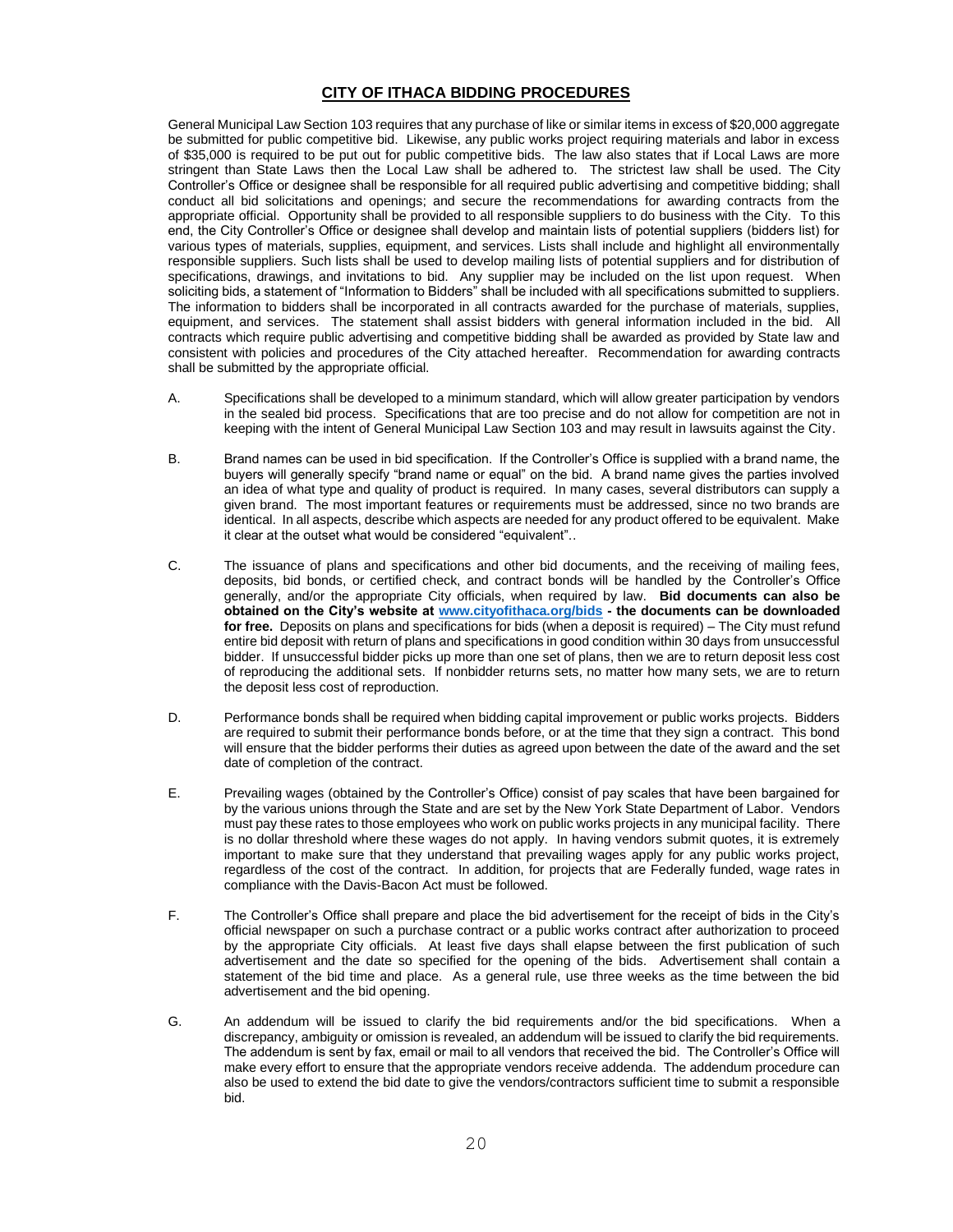- H. The City Controller's Office (or designee) shall open all bids and read them publicly at the advertised time during regular business hours at City Hall, 108 East Green Street, Ithaca, New York.
- I. The Controller's Office and/or appropriate City officials shall review bid documents to determine the lowest responsible bidder meeting the specifications so that a recommendation for an award can be made at the next regular meeting date or committee-of-the-whole meeting with power to act of a particular board or the Common Council.
- J. When an award is made by the appropriate board or Common Council, the Controller's Office and/or applicable department shall arrange for the execution of the contract documents by the contractor, Mayor and any other applicable City Official.
- K. Award will be made to the lowest responsible bidder. The term "responsible" means: financially responsible; accountable; reliable; sufficient resources; skill; judgment; integrity; responsive; and moral worth. In deliberating the responsibility of a bidder, contractor or a sub-contractor, all contracting agencies shall give due consideration to any credible evidence or reliable information regarding the guidelines set forth in Chapter 39 of the City Code.

#### **STANDARDIZATION**

Section 103 of the General Municipal Law makes it possible for the City to standardize on a particular type of material or equipment. The resolution, approved by Common Council members, shall state that for reasons of efficiency or economy there is a need for standardization. The resolution shall contain a full explanation supporting such action.

The adoption of such a resolution does not eliminate the necessity for conformance to the competitive bidding requirements.

Standardization, as the word implies, restricts a purchase to a specific model or type of equipment or supply. An example of standardization would be the limiting a purchase of trucks to a particular make or model on the basis of past performance and/or future plans.

#### **EXCEPTIONS TO BIDDING PROCEDURES**

Pursuant to General Municipal Law, Section 104-b(2)(f), the procurement policy may contain types of procurement for which, or circumstances when, at the sole discretion of the governing body, the solicitation of alternative proposals or quotations will not be in the best interest of the City. In the following circumstances, it may not be in the best interests of the City of Ithaca to solicit quotations, or document the basis for not accepting the lowest bid:

#### **EMERGENCY EXPENDITURE/CAPITAL PROJECT PROCEDURE**

An exception to the required competitive bidding requirements exists for emergency situations. Three basic statutory criteria must be met in order for a procurement to fall within the emergency exception: (1) the situation arises out of an accident or unforeseen occurrence or condition; (2) public buildings, public property or the life, health, safety or property of the City are affected; and (3) the situation requires immediate action, which cannot await competitive bidding.

The department head, in conjunction with the City Controller's Office or designee, must review the circumstances of the capital expenditure and determine that the situation is an emergency as defined previously. If an emergency is declared, the approval by the existing Board (BPW) and Common Council must be made by resolution stating that a public emergency exists.

If a public emergency is declared, then the competitive bidding requirements will be waived, but the following procedures must occur to assure that purchases are made at the lowest reasonable costs practicable under the circumstances:

- 1. The informal solicitation of verbal quotes by at least three (3) qualified contractors/vendors, or as many as practicable, followed up by a written quotation.
- 2. Department head and staff make recommendations of award of contractor to the City Controller's Office or designee. If the lowest quote was not selected, reasons for such must be documented.
- 3. Award of contractor, based upon recommendations by staff, department head, and purchasing agent, should be made by resolution at the applicable Board meeting.
- 4. A contract, with an amount not to exceed, must be entered into between the contractor and the City.
- 5. Any change orders to the contract must be properly reviewed and approved by the appropriate City personnel.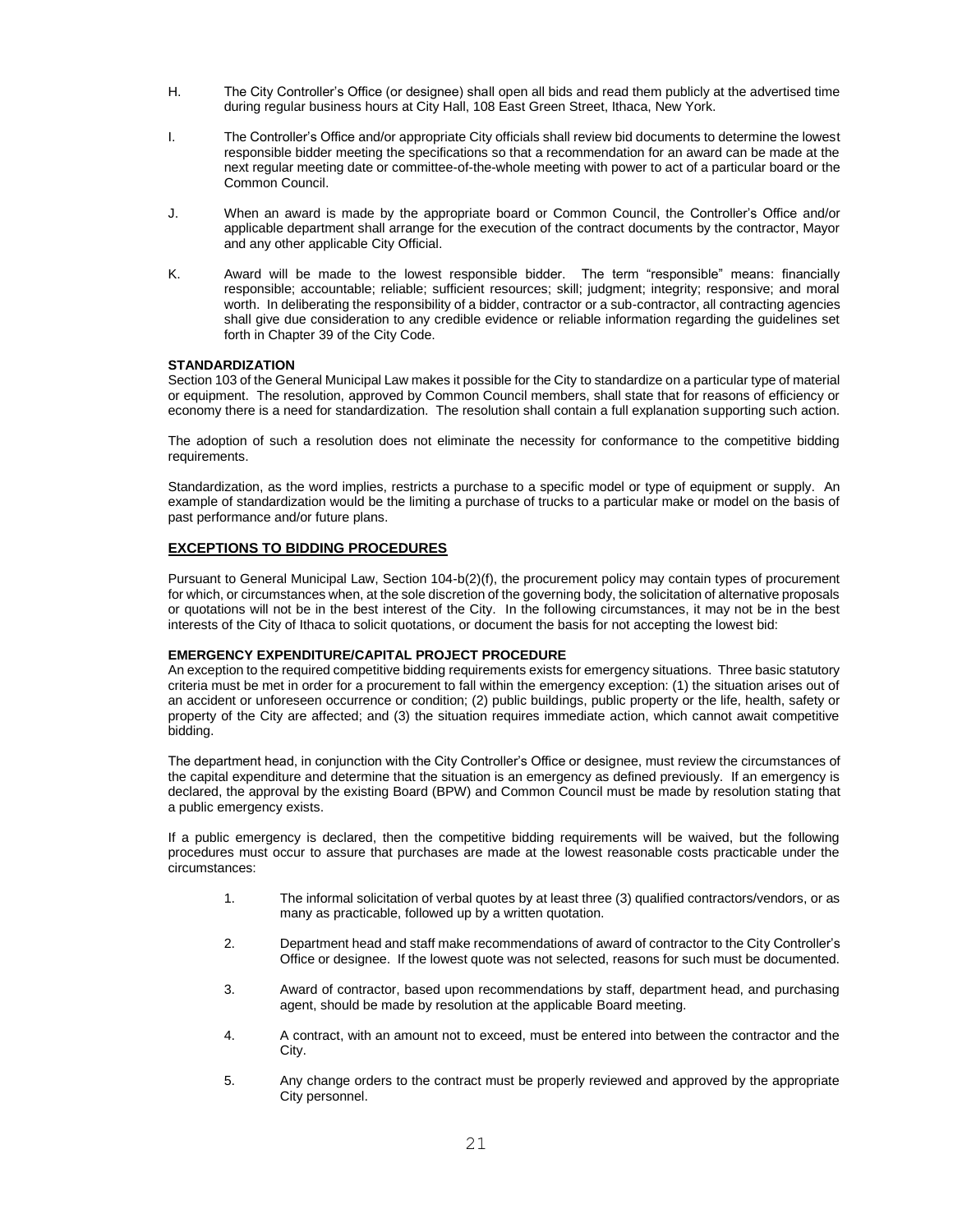#### **PROFESSIONAL SERVICES**

Generally, professional services involve specialized expertise, use of professional judgment and/or a high degree of creativity. The individual or company must be chosen based on accountability, reliability, integrity, and moral worth. These qualifications are not necessarily found in the individual or company that offers the lowest price, and the nature of these services are such that they do not readily lend themselves to competitive procurement procedures. In addition, although it has been held that the exception may apply, in proper circumstances, to contract with a corporation. In these instances the services generally are to be performed by particular designated individuals. Finally the courts have noted that professional service contracts often involve a relationship of personal trust and confidence. Among the services which have been held to be exempt from competitive bidding under this exception include, but are not limited to, the following: other physicians, psychiatrists, psychologists, pharmacists, engineers, surveyors, accounting firms, attorneys, architects, and individuals who supply a service that requires specific training to perform a task that is unique and not readily available from most sources. Negotiations for all services which are not determined to fall under the RFP process shall be determined by appropriate staff of the City of Ithaca.

In determining whether a service fits into this category, the appropriate City official shall take into consideration the following guidelines: (a) whether the services are subject to State licensing or testing requirements; (b) whether substantial formal education or training is a necessary prerequisite to the performance of the services; and (c) whether the services require a personal relationship between the individual and municipal officials. Professional or technical services shall include but not be limited to the following: services of an attorney; services of a physician; technical services of an engineer engaged to prepare plans, maps and estimates; securing insurance coverage and/or services of an insurance broker; services of a certified public accountant; investment management services; Bonding Attorney services; printing services involving extensive writing, editing or art work; management of municipally owned property; and computer software or programming services for customized programs, or services involved in substantial modification and customizing of pre-packaged software. Other professional services related to specified projects or contracts will be examined on an individual case basis.

The City will solicit proposals for professional services on the City's General Services every three years or as the Controller's Office deems necessary. Extension of contracts can be made by appropriate authorization from Common Council.

#### **MANDATED SOURCES**

Sources include the Department of Correction, Industries for the Blind of New York State, and the N.Y.S. Industries for the Disabled.

#### **SOLE SOURCE**

When there is only one possible source from which to procure goods and/or services, thus indicating there is no possibility of competition, the following will be shown:

- 1. Unique benefits of item needed;
- 2. No other product/service can compare;
- 3. Cost is reasonable as compared to product offered;
- 4. There is no competition available.

#### **STATE/COUNTY CONTRACTS**

The City can purchase (and, in fact, is encouraged) from **New York State Contracts**. The contract must have the applicable P#. The City can purchase from County contracts if the County has passed appropriate resolution stating availability to local municipalities.

#### **PIGGYBACKING**

Effective August 1, 2012, a new subdivision 16 was added to General Municipal Law (GML) § 103 to authorize political subdivisions and districts therein to purchase apparatus, materials, equipment and supplies, and to contract for services related to the installation, maintenance or repair of those items, through the use of contracts let by the United States or any agency thereof, any state or any other political subdivision or district therein. The contract must be made available for use by other governmental entities.

#### **LEASES**

Prices will be negotiated between the City of Ithaca and the lessor.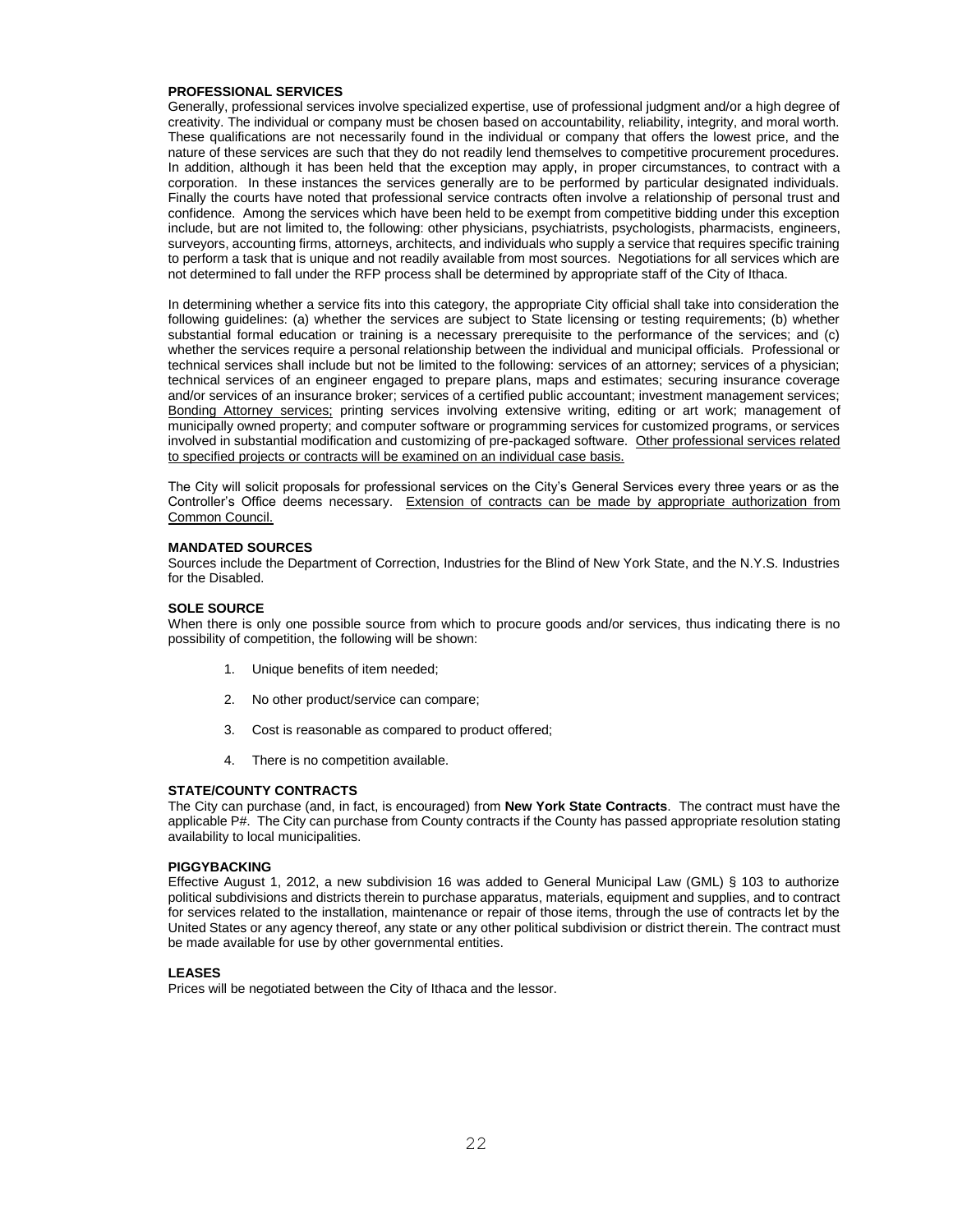#### **COOPERATIVE PURCHASING**

General Municipal Law §103 authorizes the City to purchase apparatus, materials, equipment and supplies, including vehicles, and to contract for services related to the installation, maintenance or repair of those items, through the use of contracts let by the United States or any agency thereof, any state or any other political subdivision or district therein so long as the contract is let in a manner that constitutes competitive bidding consistent with state law; also known as Cooperative Purchasing. The City is allowed to enter into purchasing cooperatives agreements with other governmental entities or political subdivisions, where there is no fee to the City to become a member, and where the cooperatives and their underlying bidding procedures meet the requirements of General Municipal Law §103

The decision that a purchase is not subject to competitive bidding will be documented, in writing, by the individual making the purchase. This documentation may include: written or verbal quotes from vendors; a memo from the purchaser indicating how the decision was reached; a copy of the contract indicating the source which makes the item or service exempt; a memo from the purchaser detailing the circumstances which led to an emergency purchase; or any other written documentation which is appropriate.

#### **REQUEST FOR PROPOSAL FOR PROFESSIONAL SERVICES PROCEDURE**

A more detailed version of a formal quote, which is usually used when contracting for a professional service, is a Request For Proposal (RFP). An RFP should include the following:

- 1. A work statement or performance specification detailing what is required.
- 2. Evaluation *criteria* by which proposals will be judged. Frequently the criteria are divided into three main categories:
	- a. Managerial capability
	- b. Technical acceptability
	- c. Approach in meeting performance requirements and reasonableness of price.
- 3. Once criteria have been determined, the amount of *weight* each element will carry should be determined. This weight information can be included in the RFP document or the criteria can be presented from most important to least important. (Optional)
- 4. Time frames within which the work is to be completed.

Proposals are typically judged on the vendor's ability to do the work specified and in the time frame specified and based on their experience, personnel and past performance. After determining which vendors meet these criteria, price is then considered.

The three most common ways to award a RFP are as follows:

- 1. Award to the most responsive vendor and negotiate price.
- 2. Select two or three of the most responsive proposals and request sealed bid pricing for the proposals and award to the vendor submitting the lowest price.
- 3. Award to any firm the City feels can perform the job.

| <b>Transaction Dollar Limit</b> | <b>Process</b>                                                                                                                                                                                                                                                                                                                                                |
|---------------------------------|---------------------------------------------------------------------------------------------------------------------------------------------------------------------------------------------------------------------------------------------------------------------------------------------------------------------------------------------------------------|
| $$1 - $999$                     | Informal – Department and/or Purchasing telephone one qualified supplier to<br>discuss scope of work, negotiate price and award the contract.                                                                                                                                                                                                                 |
| $$1,000 - $2,999$               | Informal – Department and/or Purchasing telephone a minimum of three (3)<br>qualified suppliers, discuss various approaches and request proposals in the<br>form of letters. Evaluate the proposals and award a contract.                                                                                                                                     |
| $$3,000 - $19,999$              | Informal – Department and/or Purchasing issue a letter to at least five (5)<br>suppliers describing your requirements and the selection criteria. Evaluate<br>the proposals, document your decision and award a contract. Keep the<br>process as simple as possible. Award letter and RFP tabulation schedule<br>should be sent to all participating vendors. |
| \$20,000 and Greater            | Formal – Department and/or Purchasing should issue a formal RFP to known<br>suppliers.                                                                                                                                                                                                                                                                        |
|                                 | Advertise locally in the City's official newspaper. Allow at least five (5) days<br>for vendor response to RFP. A three-week time frame is best. If RFP is above<br>\$100,000, should also advertise on the State level (NY Times, NYS Contract<br>Reporter, etc.)                                                                                            |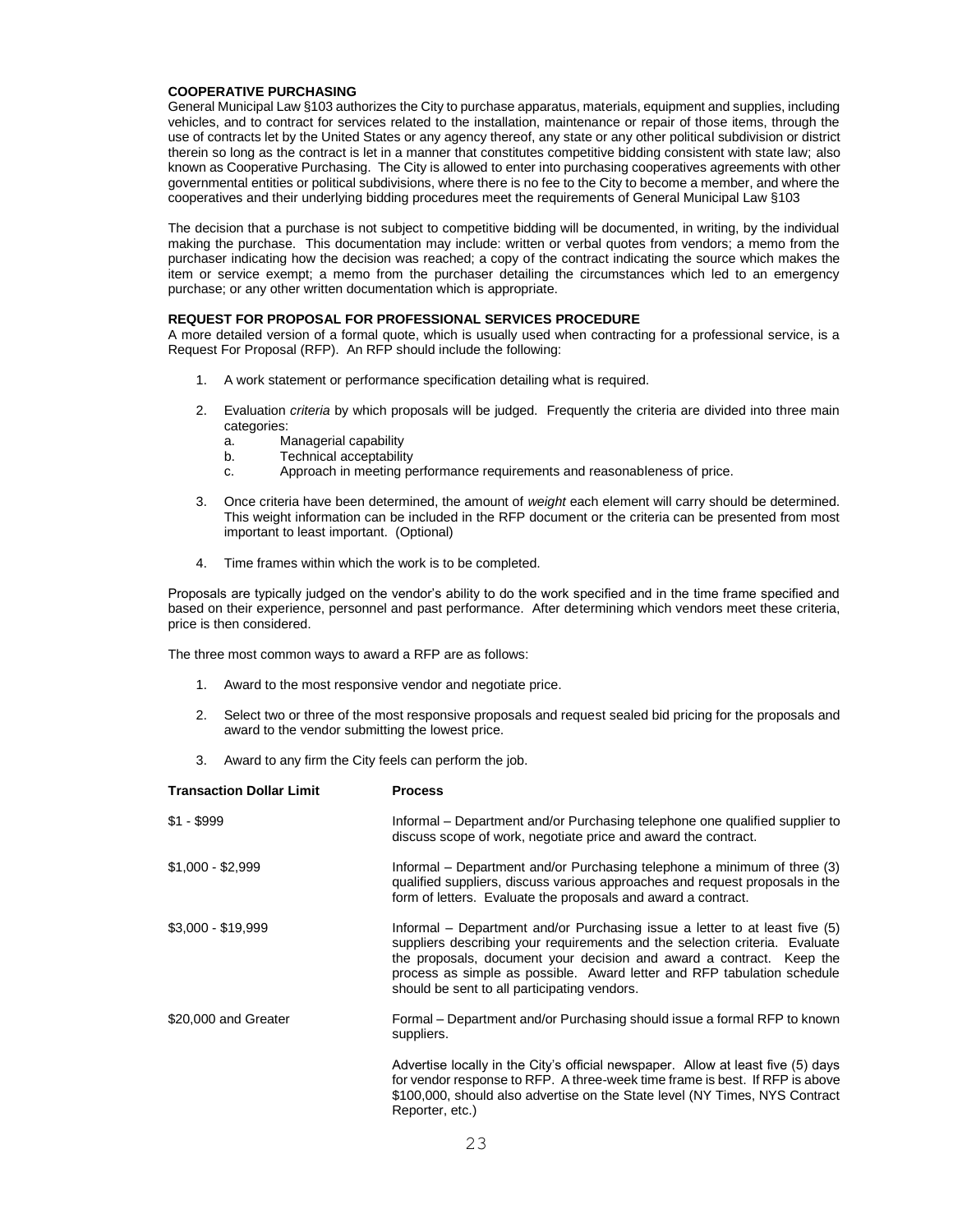An evaluation committee should be established to review proposals. Award recommendation must go to Common Council for approval, unless the budget has already been approved by Common Council as part of a Capital Project, then award by Common Council is optional. Award letter and resolution must go to vendor. RFP tabulation schedule must be sent to all participating vendors.

#### **Selecting a Winning Proposal:**

When selecting a winning proposal, the following criteria should be used:

- 1. The supplier fully understands the needs and problems of the organization;
- 2. The supplier knows how to satisfy the needs or solve the problems, and offers a suitable plan;
- 3. The supplier is well qualified by virtue of experience and resources, including personnel, to carry out the proposed plan;
- 4. The price asked is reasonable and is within the project's budget. Price can be negotiated.

#### **Protest Procedure for Request for Proposals**

- 1. Changes to RFP will be made by addendum. This addendum shall be mailed so as to be received by potential bidder no less than five (5) days before the proposal due date.
- 2. Requests for clarification, changes, or protests of the Request For Proposal must be received by the City in writing not less than ten (10) days before the proposal due date.
- 3. Any approved clarifications, changes, or protests to the RFP shall be sent to all proposers.
- 4. The City's replies to requests under #2 above will be postmarked at least seven (7) days before the proposal due date.
- 5. A proposer desiring to protest an award of RFP or any portion of the RFP Procedure shall:
	- A. File a protest in writing to the City of Ithaca Project Manager for this procurement, stating the nature and basis of protest. This protest may cover pre-award, award and post-award phases of procurement, but must be filed no later than thirty (30) days from the date of the City of Ithaca awarding resolution.
	- B. Following the receipt of the written protest, the applicable Department Head or designee, Controller's Office designee and project manager for the procurement shall meet with the aggrieved bidder(s) within five (5) days of receipt of protest, and attempt to resolve the problem.
	- C. If this meeting is unsuccessful in resolving the protest, the matter shall be sent to the City Attorney for resolution.
	- D. If the matter is still unresolved, the protest will be sent to the applicable City Board, Commission or Council for decision. The decision of the applicable Board is final.
	- E. The formal record of the dispute resolution process shall be the minutes of the Board, Committee or Council meeting.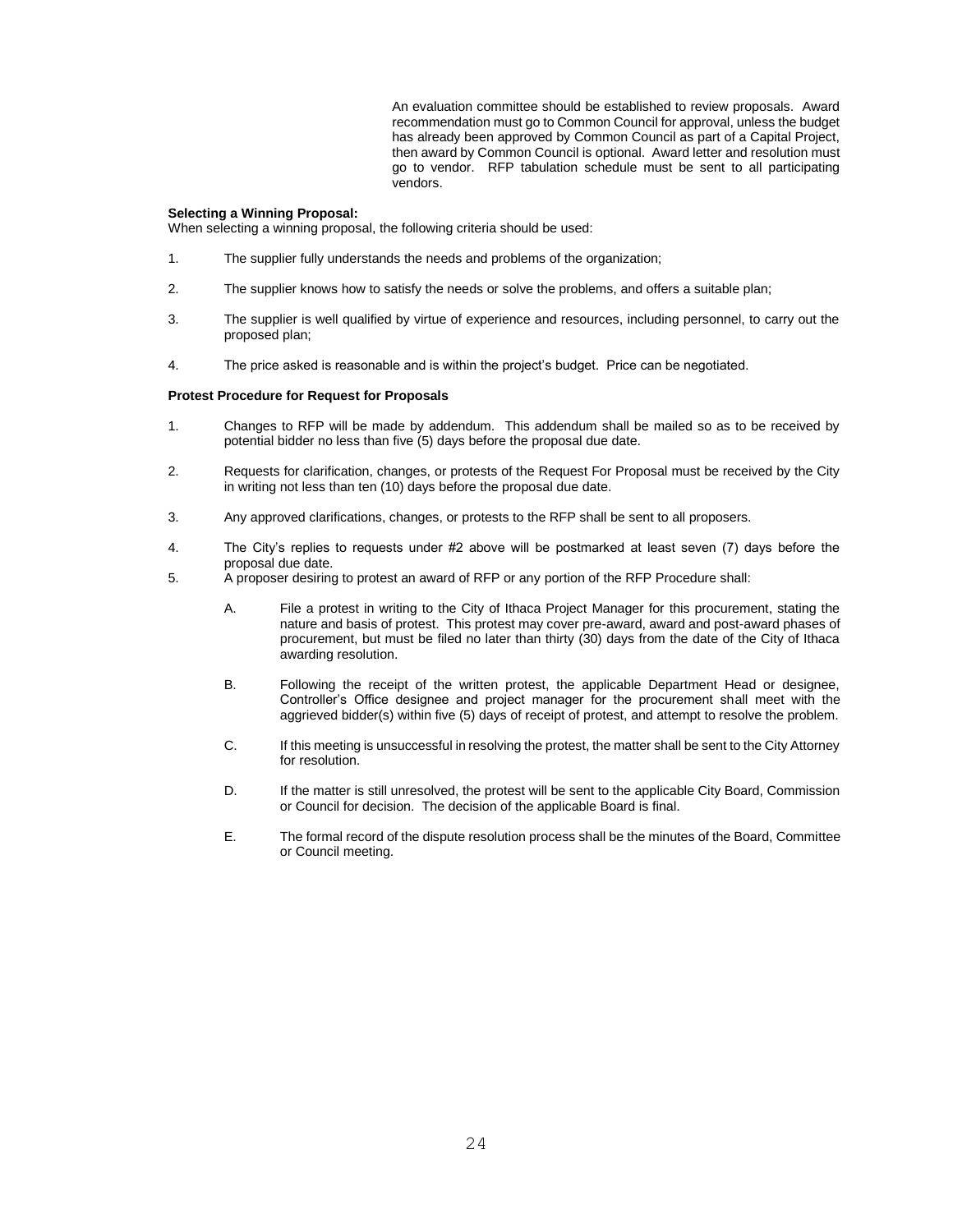## **CURRENT PURCHASING PROCEDURES**

#### **GENERAL PROCEDURES**

- A. With the exception of those purchases made under blanket purchase orders and/or emergency purchases (designated by Common Council and applicable board) or emergency situations (those requiring immediate action), only the person designated by the Mayor and the Common council as Purchasing Agent (or designee) may commit the City for a purchase.
- B. The material, equipment, supplies and/or services to be purchased shall be of the quality and in the quantity required to serve the function in a satisfactory manner, as determined by the requisitioner and the Controller's Office (or designee).
	- 1. When purchasing, the City must consider the following factors in determining the vendor to be selected:
		- 1. Price
		- 2. Quality (durability of goods and equipment)
		- 3. Benefits vs costs
		- 4. Contracting out or in-house work
		- 5. Lease or buy
		- 6. Buying goods that save and /or enhance our environment
		- 7. Buying energy-efficient items
		- 8. Maintenance costs and down time

It is the responsibility of the requisitioner to provide an adequate description of items needed so that the Controller's Office (or designee) may be able to prepare the specifications to procure the desired commodity and/or service. The requisitioner will assist the Controller's Office (or designee) in the preparation of specifications. Standard supply lists of commonly used items shall be jointly developed for all categories or groups of supplies by the Controller's Office (or designee) and the appropriate requisitioners. These lists shall be used as a basis for requisitioning.

- A. It is the responsibility of the Controller's Office (or designee) to make alternative suggestions to the requisitioner if, in the judgement of the Controller's Office (or designee), the specifications would restrict competition or otherwise preclude the most economical purchase of the required items. In the case of disagreement as to the content of the specifications, the Common Council, after reviewing all available data, will make the final decision.
- B. When a low bidder proposes an alternative as an "equal" to that specified, it is the responsibility of the Controller's Office (or designee) in conjunction with the department head involved to determine whether the proposed substitution is, in fact, an equal.
- C. All bids for the City of Ithaca shall be required to include a Bid Sheet which lists: vendor bidding; subject of bids; date of bid opening; detail of bid made including item #, quantity, description, net unit price and net extension price of each item bid, delivery time, and the Waiver of Immunity Clause and Non-Collusive Bidding Certification. The Bid Sheet, Waiver of Immunity Clause and the Non-Collusive Bidding Certification must be signed by the bidding vendor to be considered for award.
- D. Bid files shall be maintained by the Controller's Office and shall include bid specifications and drawings, bid tabulation sheets, bids, award letters, and other appropriate documentation as deemed necessary.
- E. In cases of tie bid between two or more responsible bidders furnishing the required security, the officer, board or agency may award the contract to any of such bidders. The bids can also be rejected and readvertised.

#### **PURCHASE REQUISITIONS**

Purchase Requisitions are being phased out of the purchasing procurement system. The City has established, and is continuing to update a computerized purchase order system. This system eliminated the need for a purchase requisition form for all purchases. A requisition can still be used if so desired.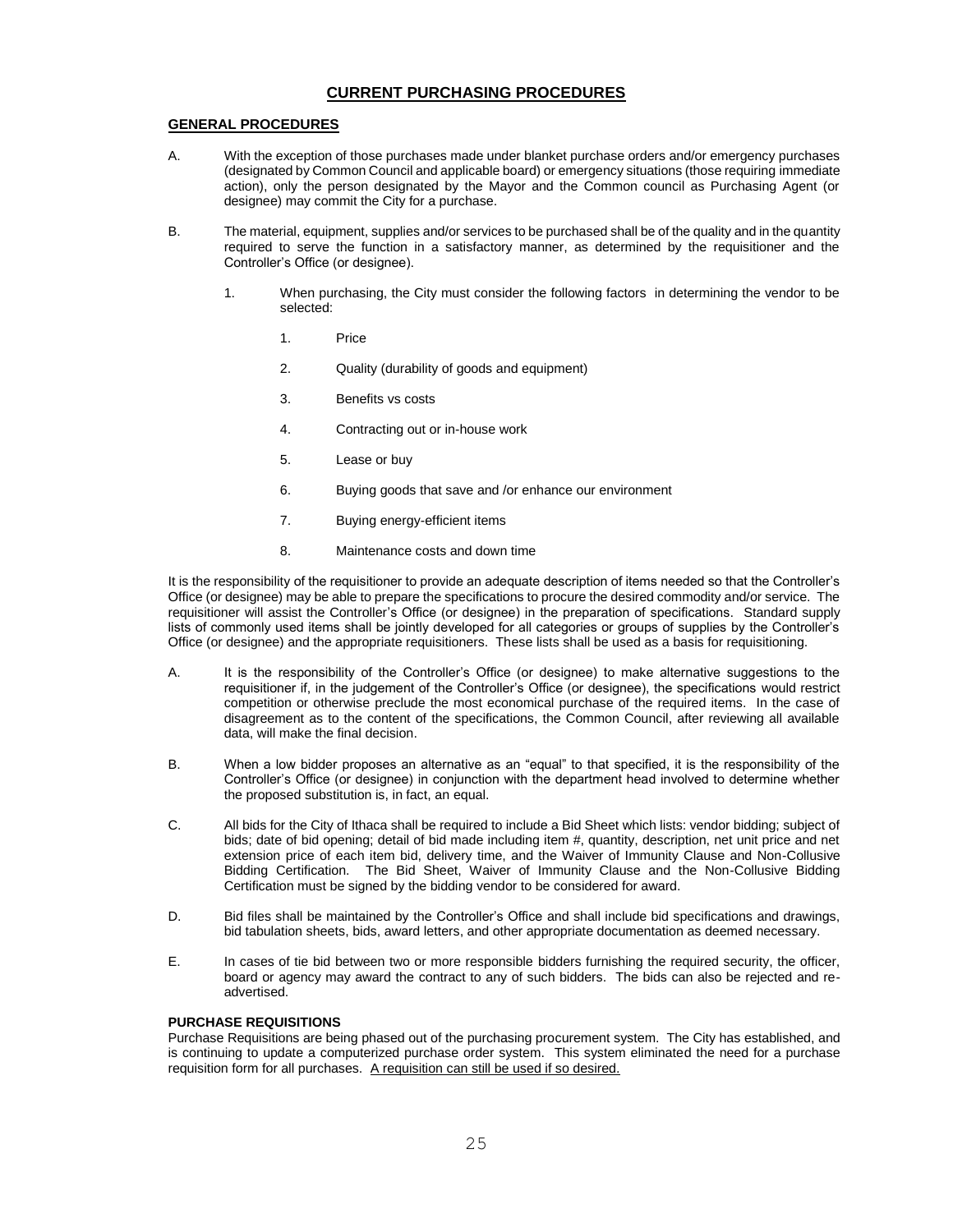#### **PURCHASE ORDERS – CURRENT**

The primary usage of the Purchase Order (P.O.) is to reserve budget funds for the requested purchase. The P.O. is also one method used by the City to document and pay for the purchase of a commodity, good, or equipment. The Purchase Order form serves as the primary record indicating that materials and or services were received and that payment for such purchases can be made. The P.O. is to be jointly used with the voucher.

#### **HOW TO USE THE PURCHASE ORDER**

In all purchases over \$500, the purchase order must be created in order to reserve the funds for that purchase within the department's budget. Then the voucher form, a separate procedure, is sent to the vendor for acknowledgment of the purchased goods. After the purchase is received, a voucher form signed by the vendor and Department Head is submitted to the Accounts Payable Coordinator for payment.

Purchase orders will be entered into the computerized system by the on-line departments or appropriate City personnel. These purchase orders, depending on dollar value, must comply with previously stated authorized limits and controls. The purchase order system has been designed not to allow purchase orders written without available funds in the applicable account.

Purchase orders will be printed off the computerized system and will be approved for purchase as follows:

| Dollar Value        | Process                                                                                                                                                                                                                                                                              |
|---------------------|--------------------------------------------------------------------------------------------------------------------------------------------------------------------------------------------------------------------------------------------------------------------------------------|
| $$1 - 500$          | No purchase order needed (but can be used if required by vendor;<br>obtained and approved by Controller's Office (or designee) or<br>Accounts Payable Coordinator or designee. Purchase order<br>approved for appropriate purchase, dollar value, and funds available<br>in account) |
| $$501 - 1.000$      | Purchase order obtained and approved by Controller's Office (or<br>designee) or Accounts Payable Coordinator or designee. Purchase<br>order approved for appropriate purchase, dollar value, and funds<br>available in account.                                                      |
| \$1,001 and greater | Purchase order obtained and approved by Controller's Office (or<br>designee). Purchase order approved for appropriate purchase,<br>dollar value and funds available in account.                                                                                                      |

The purchase order is a three-part form, which is routed as follows:

White (original) copy is sent directly to the vendor by the Controller's Office.

Yellow copy is forwarded to the appropriate department making the purchase.

Pink copy is retained by the Finance Department/Controller's Office.

Cancellations: If for some reason an order is cancelled the yellow copy and copies of any correspondence should be returned to the Finance Department. This procedure should also be done for partial cancellations.

Blanket Orders: A blanket purchase order is a purchase order made out to one particular vendor for a specific dollar amount, to be used on an as-needed basis when there is no provision to maintain an inventory. Blanket purchase orders eliminate the need to issue separate purchase orders for items purchased frequently from the same vendor. The amount a blanket purchase order is made out for and the length of time it will remain in effect will be determined by the respective department head in conjunction with the City Controller.

Departments must keep a record of their purchases made against the blanket purchase order to ensure that they do not exceed the amount allowed on the purchase order. Any over-expenditure, depending on the circumstances, may not be approved by the Department Head for payment. If it is determined that a blanket purchase order may not be sufficient to cover all purchases to be made in the designated time period, the department should notify the City Controller immediately.

When orders are delivered or picked up the receipts, delivery slips or other documents transmitted by the vendor will be signed by the individual receiving the order. The blanket purchase order number will be placed on the documents which will be kept on file within requesting department.

If a blanket purchase order dollar amount is exceeded, a new blanket purchase order should be generated.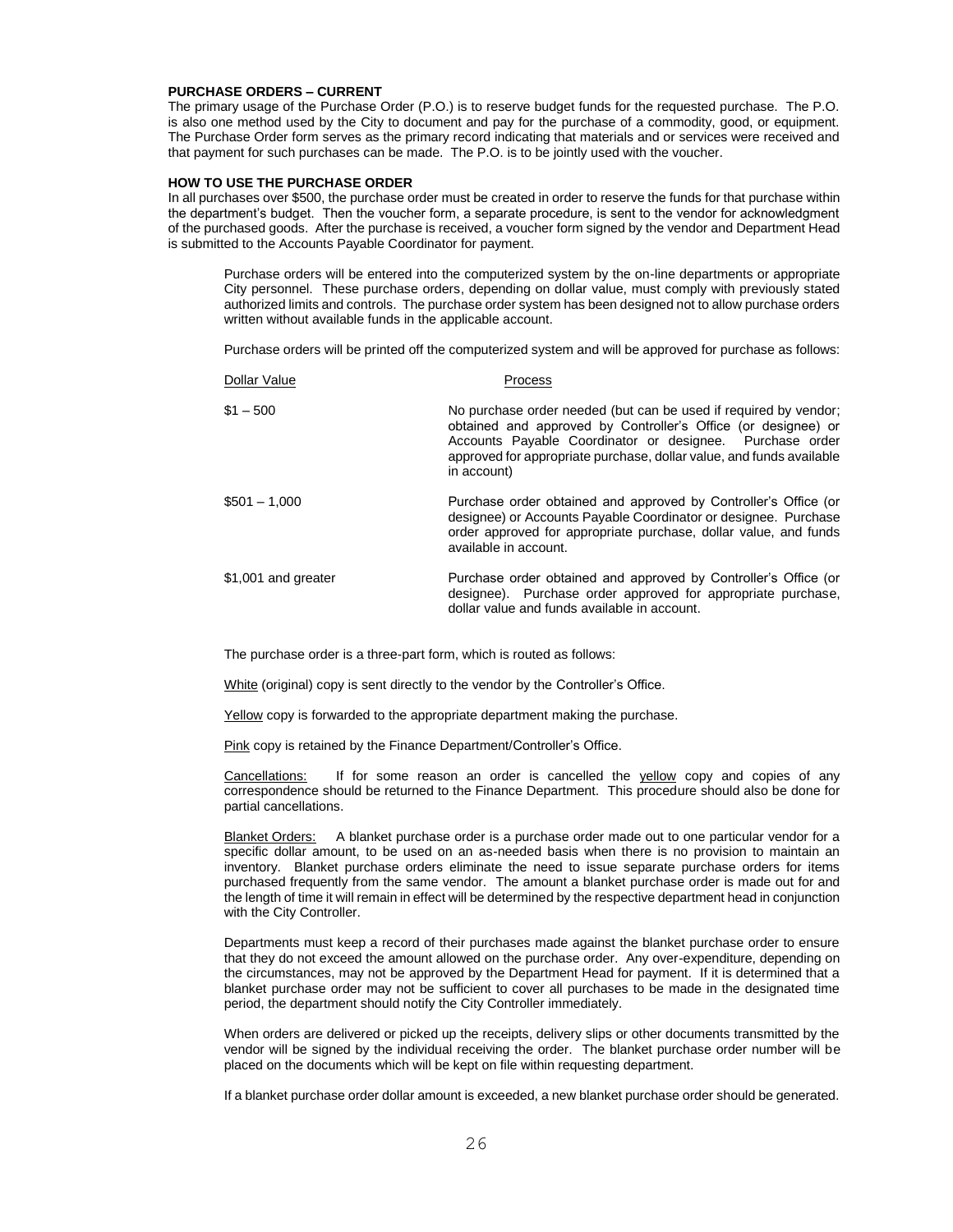#### **PROCUREMENT DELIVERY/PAYMENT PROCESS (Bid/Non-Bid Purchases)**

After the award of a contract and/or the selection of a vendor:

A Contract, if applicable, is to be developed by the appropriate department and executed in accordance with the contract approval process.

The Requisitioning Department will inspect and accept the delivery, unless the nature or complexity of the purchase requires the inspection by the City Controller's Office (or designee).

Any errors or damages in the delivery will be reported to the vendor by the requisitioning department. Consistent or unresolved problems are to be brought to the attention of the Controller's Office (or designee) where the matter will be addressed and resolved.

#### **VOUCHER PROCEDURE**

Every purchase, either a purchase of commodities, professional services or public works requires a voucher to be attached to all purchasing documents (i.e. P.O.) in order to confirm payment. The voucher document essentially provides two purposes. The first is to serve as a cover sheet for all documents involved in a single purchase. The second purpose is to provide a form for processing claims for payment. When properly filling out a voucher, it will provide a brief summary of every component of the purchase.

All invoices and signed vouchers will be sent to the requisitioning department by the vendor. The requisitioning department, if applicable, will be sure the service-provided certification has been signed by the vendor, and properly complete the voucher, including: department; Purchase Order number, if any; claimant's name and address; fund appropriation; description of services, and amounts. The voucher and applicable invoice will then be signed by the requisitioning department head(s), and sent to the Accounts Payable Coordinator for audit and payment.

The Accounts Payable Coordinator will develop the audit abstract based upon vouchers and invoices received prior to the audit. The vouchers and invoices must be properly completed, signed and have appropriate documentation to be included in the audit. The vouchers and invoices must be received by the Accounts Payable Coordinator one week prior to the audit dates.

Vouchers and invoices that miss the audit abstract will be held over to the next available audit date. Emergency payments will be limited and only approved by the Controller's Office. A manual check will be written if necessary.

Once the audit abstract is developed, it is then forwarded to the Controller's Office for audit approval. After the signed audit approval, the abstract is sent back to the Accounts Payable Coordinator for payment. Checks will be cut and mailed by the Friday following the audit.

Audits are performed as follows: DPW, Water and Sewer and Joint Activity every two weeks; Fire Department every two weeks; and Common Council, which includes all other departments, every two weeks. Holidays may change audit schedule slightly. A "clean-up" audit shall occur at the end of every fiscal year. A copy of the audit abstract is sent to the appropriate Boards and Council for their review. Audit questions should be brought to the attention of the Controller's Office.

#### **CONTRACTS**

Contracts shall be required to have proper signatures per the City's Contract Approval Process. It is the responsibility of the procuring department to circulate contracts on a timely basis to be sure all required signatures are received. Contracts **must** have all applicable signatures prior to commencement of the work or service. Contract payments will be held by the City, if the applicable signatures and/or contract information is not in the contract. The contract must be properly executed.

If amendments to contracts are needed, additional work cannot begin until all required signatures or initials are present on the contract.

#### **CONTRACT PROCEDURE:**

#### **Why is a Contract Necessary?**

If your purchase is either labor intensive, or is a very complex purchase of equipment or another good, then you should make sure to use a contract during your purchasing process. The purpose of a contract is to ensure that both parties in the transaction agree to negotiated terms and that such document is legally abiding and approved by the City Attorney.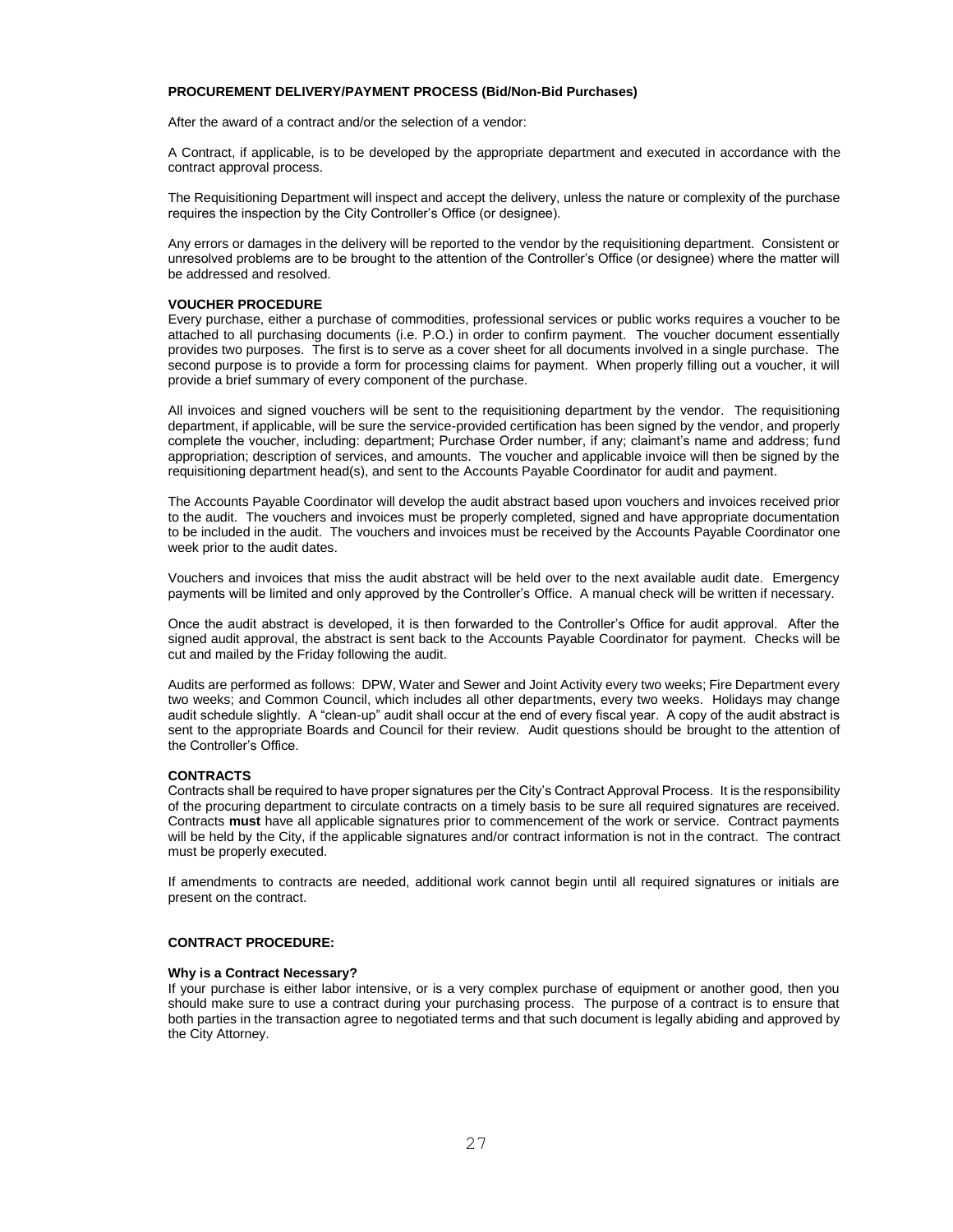#### **Developing a Contract**

The following rules and guidelines should be kept in mind while developing the contract for your purchase.

- a. Standard contract templates can be obtained from the Attorney's office and are also available on the "Q" drive within the City Attorney's folder of the City's Computer Network.
- b. Contracts shall be required to have the proper signatures according to the City's Contract Tracking Procedures prior to the provision of product, work, or service.
- c. It is the responsibility of the Primary Contract Monitor to circulate contracts on a timely basis to be sure that all required signatures are received. See the external policy titled "**Contract Tracking**" for clarification on the Primary Contract Monitor. The contract tracking policy is a separate policy from the purchasing manual, but it is to be used in conjunction with the purchasing policy. See appendix.
- d. Contract payments will be held by the City, if the applicable signatures and/or contract information is not in the contract.
- e. If amendments to contracts are needed, additional work cannot begin until all required signatures or initials are present on the contract.

Developed contract is then sent to the Attorney's Office for review and approval. Allow up to four (4) weeks for the Attorney's Office approval.

Appropriate Board and/or Council resolution to execute contract should be made, if applicable.

Once approved by Attorney's Office and appropriate Board or Council where necessary, the contract is then sent to vendor for signature. Other appropriate signatures will then be needed as per the Contract Approval Policy.

Three copies of contracts should be made and all have original signatures. One copy to Clerk's Office for official filing, one copy to vendor, and one copy to remain in Department.

City contracts should have the following information included in them as a minimum:

- 1. Date of contract;
- 2. Parties of contract, including names, addresses and social security numbers, where applicable;
- 3. Detailed schedule of services to be provided by the contractor;
- 4. Payment amount in a "not-to-exceed" format. No open-ended payment contracts will be approved.
- 5. Insurance documentation, including workers' compensation and disability coverage. Certificate of insurance if required.
- 6. Relationship of contractor to City (fringe benefit clause);
- 7. Termination of contract language;
- 8. Hold harmless wording;
- 9. Anti-discrimination wording;
- 10. Applicable signatures by City and contractor.

Standard contracts can be obtained from the Controller's Office and Engineer's Office.

Other Contract Information for Larger Public Work Contracts:

- 1. Table of Contents
- 2. Bid Advertisement
- 3. Instructions for Bidders
- 4. Defined terms
- 5. Copies of Bidding Documents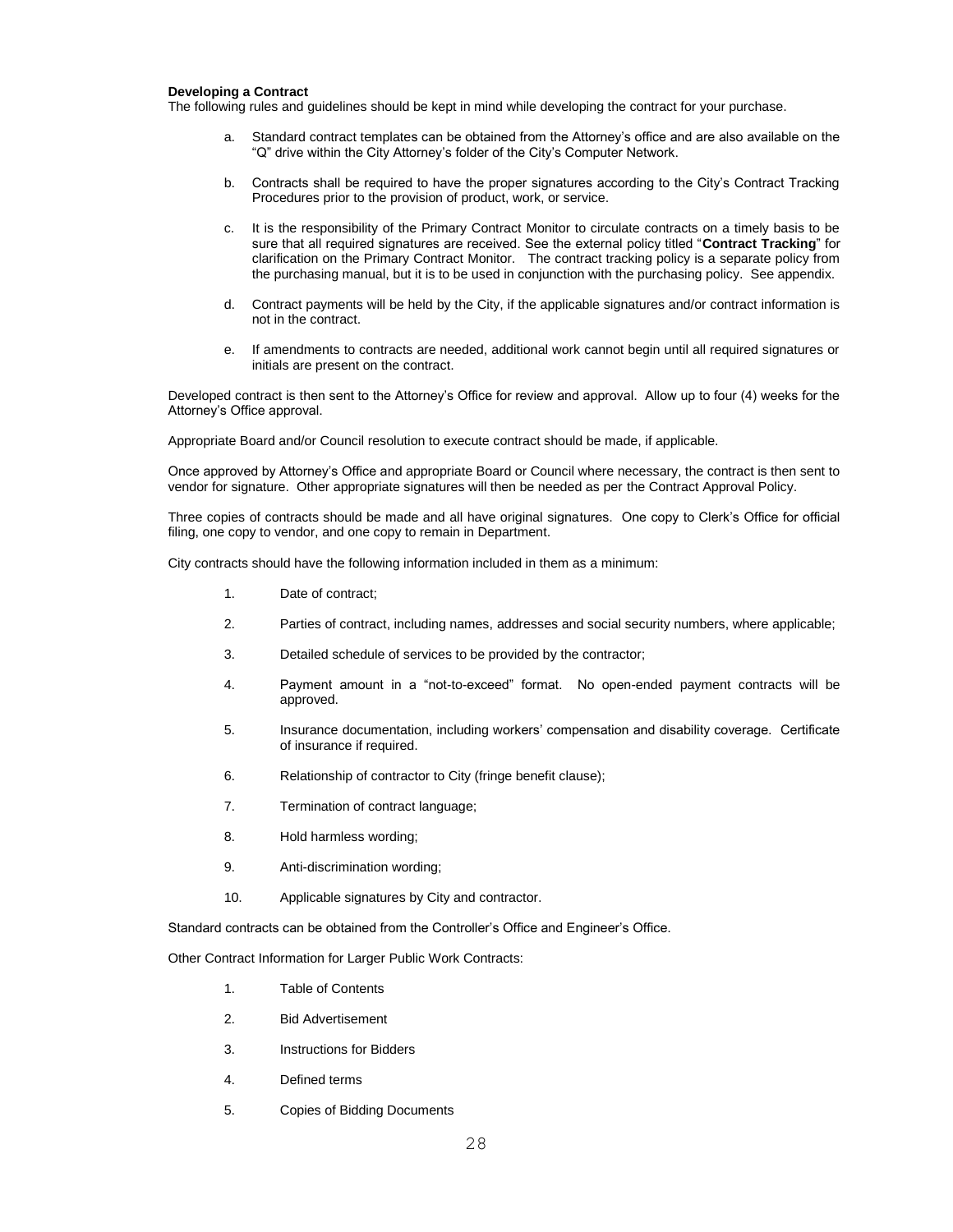- 6. Qualifications of Bidders
- 7. Examination of Contract Document and site
- 8. Interpretations and addenda
- 9. Bid Security requirements (normally 5% of bid certified check or bond)
- 10. Contract time/schedule
- 11. Liquidated damages provisions
- 12. Substitute or "Or Equal" items wording
- 13. Subcontractors, suppliers and others (identity of subcontractors)
- 14. Bid form (either standard City bid sheet or other)
- 15. Submission of bid (time, place and how to submit)
- 16. Modification and withdrawal of bids
- 17. Opening of bids
- 18. Bid period to remain subject to acceptance (normally 45 days after bid opening)
- 19. Award of Contract
- 20. Contract security (Performance Bonds)
- 21. Signing of agreement wording
- 22. Sales and Use Taxes
- 23. Retainage provisions
- 24. Equal opportunity clause
- 25. Non-collusive certification and Waiver of Immunity Clause
- 26. Iran Divestment Act Certification, and Bidders Qualification Statement
- 27. Prevailing Wage Rates (Controller's Office to order wage rates from NYS Labor Department)
- 28. Estimated quantities clause
- 29. Applicable form of agreement
- 30. Certificate of Insurance minimum limits (see attached sample)
- 31. General/Technical specifications with drawings if applicable
- 32. Other supplemental conditions as needed

#### **CONTRACT APPROVAL POLICY**

Common Council approved the following relating to Contract Approval:

The City Policy for approval and execution of City Contracts is established as follows:

- A. Contracts for amounts less than \$500., when prepared on a boiler plate form contract developed by the City Attorney, shall require approval of signature of both the Department Head giving rise thereto, and of the City Controller for availability of funds. Any deviation from the approved form would require further review and approval by the City Attorney.
- B. Contracts of \$500. or more but less than \$2,000., shall require all the approvals disclosed in A. above, plus the approval of the City Attorney in all instances.